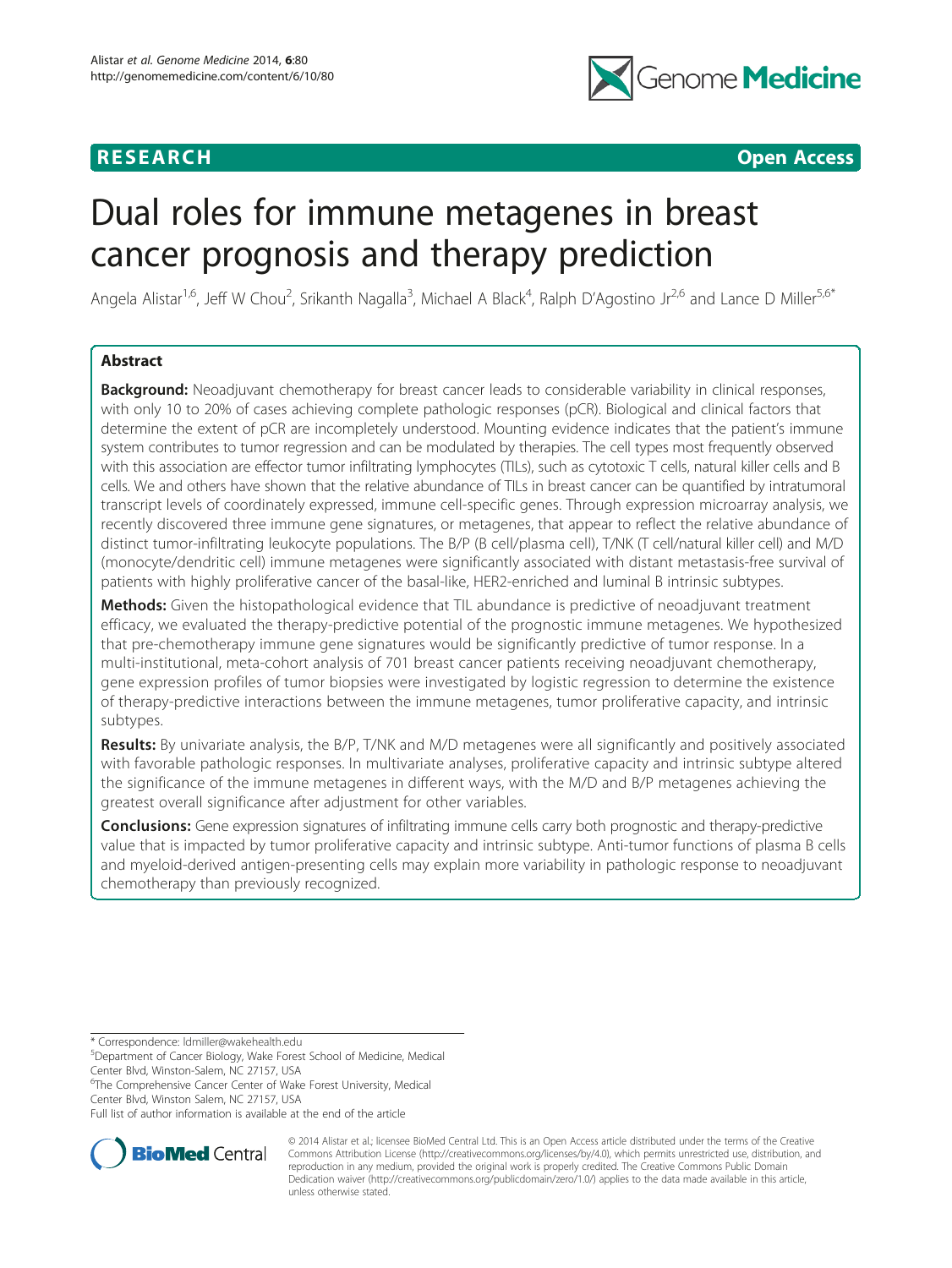## Background

Breast cancer is the most common cancer in women worldwide with over 200,000 new cases diagnosed in the US each year [\[1](#page-8-0)]. An increasing fraction of these patients are being offered systemic treatment prior to definitive surgery, known as neoadjuvant therapy. While the intent of conventional systemic therapy is to reduce the risk of distant recurrence (that is, for patients with non-metastatic invasive breast cancer), the primary objective of neoadjuvant therapy is to reduce tumor volume, thereby improving surgical outcomes for patients who desire breast conservation or for whom a primary surgical approach is otherwise not medically feasible. Moreover, according to the results of clinical trials in the US and Europe, neoadjuvant chemotherapy is as effective as adjuvant chemotherapy at prolonging patient disease-free survival, distant metastasis-free survival (DMFS) and overall survival [\[2](#page-8-0),[3\]](#page-8-0).

Like adjuvant therapy, the current standards of care for neoadjuvant treatment include chemotherapy, endocrine therapy, and biologic therapy (for example, HER2-directed therapy). A corollary benefit of neoadjuvant treatment, however, is that it may serve as an *in vivo* chemosensitivity test, allowing for early evaluation of the efficacy of systemic therapy and the possible discontinuation of ineffective treatment [[4,5](#page-8-0)]. Neoadjuvant chemotherapy can lead to significant clinical response rates of 60 to 80%, although only 10 to 20% of patients will exhibit a complete pathologic response (pCR) [\[2,6\]](#page-8-0). pCR is typically defined as tumor regression marked by the absence of detectable residual disease in the breast and lymph nodes at surgery. Recently, more precise diagnostic models that better quantify the extent of residual disease have been developed [[7](#page-8-0)[-9](#page-9-0)]. For example, measurement of residual cancer burden (RCB) provides a categorical index for tumor responsiveness to neoadjuvant treatment based on size and cellularity of the primary tumor and number and size of involved lymph nodes [[9\]](#page-9-0).

The biological mechanisms that influence tumor responsiveness in the neoadjuvant setting are not clearly understood. Routinely administered cytotoxic agents such as anthracyclines and taxanes are known to inhibit replication of rapidly dividing tumor cells by blocking nucleic acid synthesis, or by disrupting microtubule function, respectively. Not surprisingly, markers of tumor cell proliferation, including Ki-67 staining and histologic grade, have been observed to be significantly associated with higher rates of pCR in breast tumors [\[10,11\]](#page-9-0). Other therapypredictive features of breast cancer, such as negative estrogen receptor status and HER2 overexpression, have also been identified [[11](#page-9-0)-[13](#page-9-0)], although not without some degree of controversy [\[14\]](#page-9-0) and with little indication of clinically applicable predictive value. Mounting evidence now indicates that host-therapy interactions influence tumor responsiveness to neoadjuvant treatment, and that the

patient's immune system, in particular, can actively contribute to tumor regression. In mouse models of cancer, where intact tumors were treated with anthracycline-based chemotherapies, tumor regression was observed in immunocompetent mice, while the same tumors transplanted into immunodeficient mice failed to respond [\[15-18\]](#page-9-0). Furthermore, anthracycline-based chemotherapies have been observed to induce rapid and prominent tumor infiltration by Th1-oriented effector immune cells in mice and in some human breast cancer patients [\[19-21\]](#page-9-0). Indeed, the mere abundance of tumor-infiltrating leukocytes, namely CD3+/CD8+ T lymphocytes, has been robustly correlated with pCR in the neoadjuvant setting [[22](#page-9-0)-[25](#page-9-0)] as well as relapse-free and overall survival of breast cancer patients [[25](#page-9-0)-[29\]](#page-9-0). In more recent years, microarray expression profiling studies in breast and other tumor types have identified immune gene signatures from whole tumor RNA extracts that reflect the abundance of tumor-infiltrating immune cells [[30-](#page-9-0)[38\]](#page-10-0). We and others have found that the biological and phenotypic properties of the genes comprising these signatures implicate distinct immune cell lineages [\[34-](#page-9-0)[37](#page-10-0),[39,40](#page-10-0)], and that combinations of these immune genes correlate with patient outcomes ranging from recurrence-free survival [[30,32,36-](#page-9-0)[43](#page-10-0)] to tumor regression in the neoadjuvant setting [[44-47\]](#page-10-0).

Recently, we reported in Nagalla et al. [[36](#page-9-0)] the discovery of three biologically distinct immune gene signatures, or metagenes, in a large microarray dataset comprising 1,954 breast tumor expression profiles. Through gene ontology enrichment analysis and demonstration of immune cell type-specific expression patterns, we provided evidence that these immune metagenes reflect tumor-infiltrating populations of: 1) B cells/plasma B cells (B/P) marked by the high expression of IgG antibody isotype-related genes; 2) a T cell/natural killer cell-specific population (T/NK) likely reflecting a predominantly Th1-type functional orientation; and 3) a monocyte/dendritic cell population (M/D) marked by the expression of myeloid specific markers and a host of major histocompatibility complex (MHC) class II antigen-presenting molecules. Each of these signatures was found to be significantly and positively associated with DMFS of patients. This protective effect, however, was mostly restricted to highly proliferative cancers of the basal-like, HER2-enriched and luminal B (LumB) intrinsic molecular subtypes. By contrast, the same immune signatures exhibited little to no protective effect in tumors of low or intermediate proliferative potential or those classified as luminal A (LumA) or claudin-low (CL) subtypes. In the present work, we sought to evaluate the therapy-predictive potential of these immune metagenes in the context of neoadjuvant chemotherapy for breast cancer, and in the presence of other covariates such as proliferation and intrinsic molecular subtype.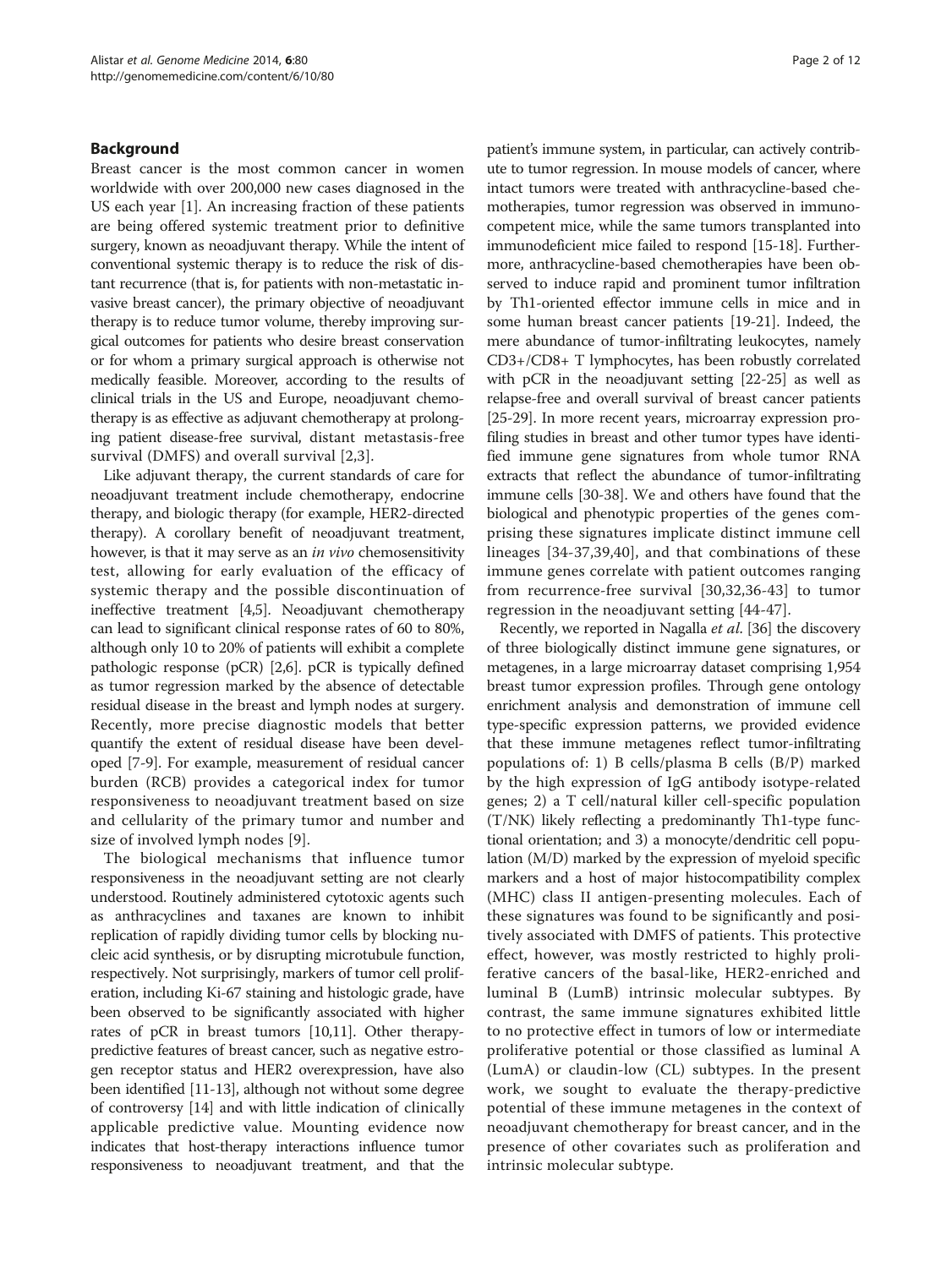## <span id="page-2-0"></span>**Methods**

## Microarray data origination and patient characteristics

We assembled a retrospective microarray database (MDACC-701) of breast tumor expression profiles derived from five well-curated, publicly available datasets housed in the NCBI's Gene Expression Omnibus (GEO). The dataset accession numbers are GSE25066, GSE20194, GSE20271, GSE22093 and GSE23988. Specific details of the patient cohorts are described elsewhere [\[42](#page-10-0),[48-51](#page-10-0)] and summarized below. All microarray experiments pertaining to these datasets were conducted at the Department of Pathology, MD Anderson Cancer Center (MDACC), Houston, Texas, as part of several international and multicenter studies conducted between 2000 and 2010. According to previously published reports [\[48](#page-10-0)-[51](#page-10-0)] for each study the research protocol was approved by one or more institutional review boards, and all participating patients provided written informed consent consistent with the principles of the Declaration of Helsinki. Expression profiles were generated from RNA samples isolated from fine needle aspirates (FNAs) or needle core biopsies of breast tumors (stage I to III) collected prior to treatment with neoadjuvant chemotherapy. All RNA samples were analyzed on the Affymetrix U133A or U133 PLUS 2.0 GeneChip platforms. In multiple instances, a tumor expression profile was associated with more than one GEO dataset. To create MDACC-701, we downloaded a total of 1,128 tumor profiles from the five datasets then filtered for the unique (nonredundant) profiles using a custom script to measure correlations between all pair-wise combinations. In this manner, redundant profiles (that is, tumor profiles included in more than one dataset) and hybridization repeats could be identified by virtue of high (or perfect) pair-wise correlations. After consolidating the unique profiles, we further excluded a small number of outlier arrays ( $n = 7$ ) based on low signal intensity distributions. Upon completion of filtering, 701 tumor expression profiles remained. Microarray probe sets were filtered to include only those common to both array platforms (22,277 probe sets). Corresponding patient and clinical characteristics were obtained from supplemental data associated with the original publications or from data associated with the GEO accessions. For redundant profiles, comparison of data entries across the different clinical data sources revealed a small number of discrepancies. In these instances, the discordant clinical data points were re-labeled as 'uncertain' and censored from our analyses. Patient and clinical characteristics of MDACC-701 are summarized in Table 1 and consolidated on a per-sample basis in Additional file [1](#page-8-0). Of note, none of the tumor expression profiles of MDACC-701 overlap with the datasets used to discover and characterize the immune metagenes in Nagalla et al. [[36](#page-9-0)].

## Table 1 Clinical characteristics of the neo-adjuvant cohort

| Characteristic           | MDACC-701      |                 |
|--------------------------|----------------|-----------------|
|                          | <b>Number</b>  | Percentage      |
| Age at diagnosis, years  |                |                 |
| $\leq 40$                | 134            | 19              |
| $41 - 50$                | 247            | 35              |
| >50                      | 320            | 46              |
| Chemotherapy type        |                |                 |
| FAC                      | 74             | 11              |
| FAC + paclitaxel         | 236            | 34              |
| FAC + docetaxel          | 61             | 9               |
| <b>FEC</b>               | 33             | 5               |
| FEC + paclitaxel         | 73             | 10 <sup>1</sup> |
| Paclitaxel               | 65             | 9               |
| Docetaxel                | 39             | 6               |
| Unspecified              | 120            | 17              |
| Chemotherapy response    |                |                 |
| pCR or RCB 0,1           | 188            | 27              |
| No pCR or RCB 2,3        | 492            | 70              |
| Unspecified              | 21             | 3               |
| Estrogen receptor status |                |                 |
| Positive                 | 385            | 55              |
| Negative                 | 300            | 43              |
| Unspecified              | 16             | $\overline{2}$  |
| <b>HER2/neu status</b>   |                |                 |
| Positive                 | 65             | 9               |
| Negative                 | 561            | 80              |
| Unspecified              | 75             | 11              |
| Intrinsic subtypes       |                |                 |
| Basal                    | 211            | 30              |
| LumA                     | 216            | 31              |
| LumB                     | 135            | 19              |
| HER2-E                   | 74             | 11              |
| Claudin-low              | 47             | $\overline{7}$  |
| Normal-like              | 16             | $\overline{2}$  |
| Unspecified              | $\overline{2}$ | 0.3             |

FAC = cyclophosphamide, doxorubicin, 5-FU; FEC =5-FU, epirubicin, cyclophosphamide; HER2-E, HER2-enriched; LumA = luminal A; LumB = luminal B; pCR = complete pathologic response; RCB = residual cancer burden.

## Microarray data processing

The tumor expression profiles were normalized by the Robust Multi-array Average (RMA) algorithm [\[52](#page-10-0)] using R software and the Affy package library file from the Bioconductor project [[53\]](#page-10-0). Normalization was performed within each dataset, and normalized expression values (log2 signal intensities) were corrected for batch effects across datasets using the COMBAT empirical Bayes method [\[54](#page-10-0)]. PAM50 subtypes (including the CL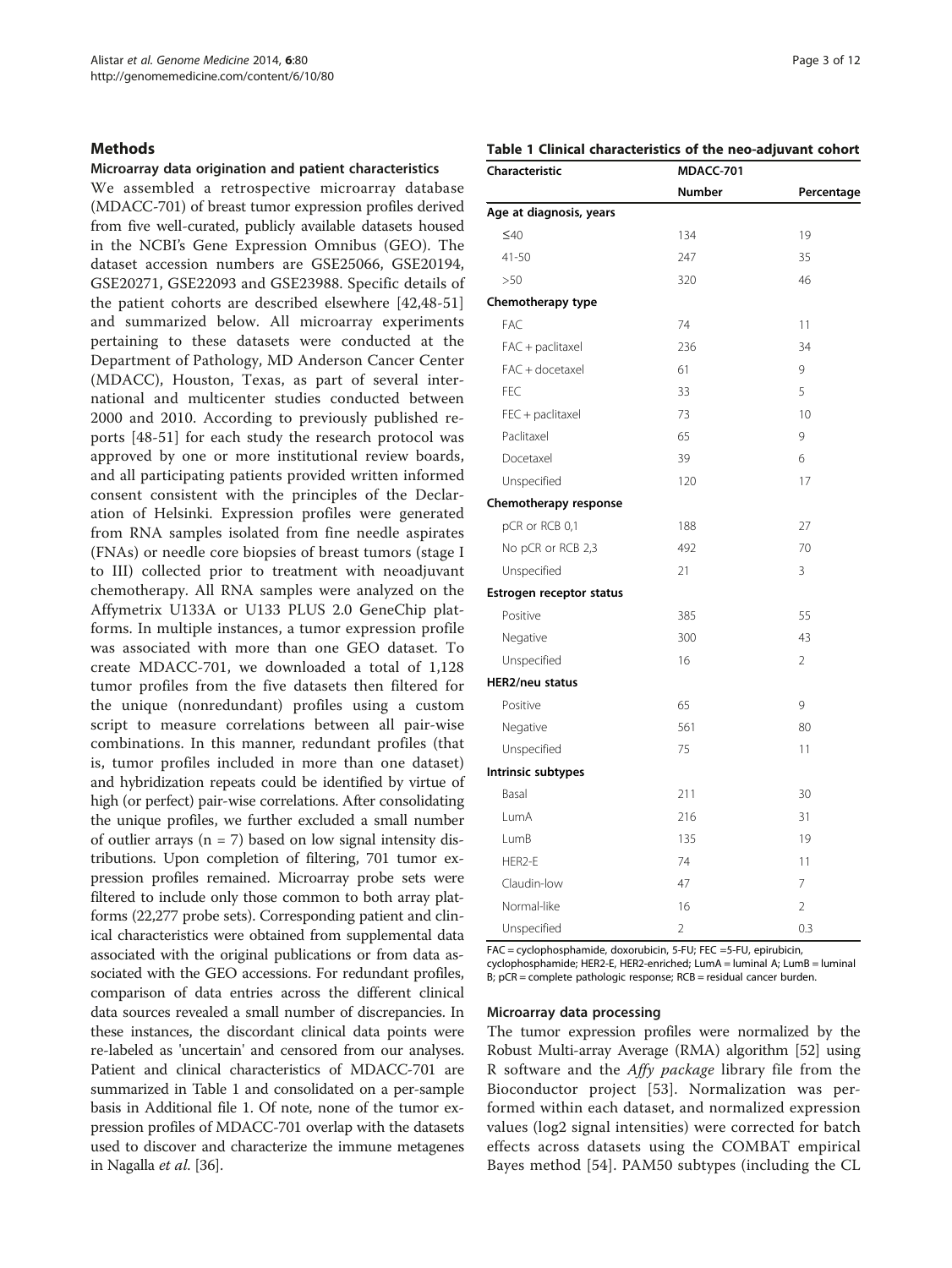<span id="page-3-0"></span>classification) were assigned to each sample using previously published methodology [[36](#page-9-0)[,55-57](#page-10-0)].

## Metagene construction

A summary of the content of the individual metagenes is as follows: proliferation (P) metagene (61 probe sets, 54 genes), B/P metagene (65 probe sets, 40 genes), T/NK metagene (52 probe sets, 46 genes) and the M/D metagene (30 probe sets, 19 genes). The proliferation and immune metagenes were constructed as described in Nagalla et al. [\[36](#page-9-0)] based on the probe set and gene name assignments listed in Additional File six of that publication. The probe sets 200904\_at, 204834\_at and 211742\_s\_at, which overlapped between the T/NK and M/D metagenes, were excluded to enhance distinction between metagenes. Metagene scores were computed for each tumor by averaging the signal intensities of the genes comprising each metagene as described previously [[36\]](#page-9-0). When multiple probe sets corresponded to the same gene designation, these probe sets were averaged first, prior to cross-gene averaging of signal intensities. Tumors were grouped into metagene tertiles by ranking tumors by metagene scores and identifying the 33rd and 66th percentile thresholds. As the cellular composition of a tumor biopsy can differ depending on the tissue sampling method used [[58\]](#page-10-0), we sought to compare the metagene score distributions between the surgically acquired tumor specimens that we previously used to derive the metagenes ( $n = 1.954$  tumor samples) [[36\]](#page-9-0) and the confirmed FNA biopsy samples that comprise the majority of the current study ( $n = 482$  tumor samples). Both microarray datasets were quantile normalized by the RMA method [[52\]](#page-10-0) and similarly corrected for batch effects [[54\]](#page-10-0) prior to computing the proliferation and immune metagene scores. The  $log<sub>2</sub>$ transformed metagene scores were then mean-centered and their distributions examined by boxplot analysis (Additional file [2](#page-8-0)). While not identical, the major features of the metagene distributions appeared largely conserved between the surgical and FNA specimens, suggesting their general comparability to one another.

## Statistical analyses

In the panel of 680 cases having tumor response data, a series of simple logistic regression models were fit examining each of the metagenes (B/P, T/NK, M/D and P) and subtype separately to determine associations with tumor response (odds ratio and 95% confidence interval) (Table 2). Metagenes were entered as continuous variables and subtype was entered as a categorical variable unless otherwise specified. We next examined each immune metagene's association with tumor response while adjusting for proliferation and subtype (Table 2). We then stratified the data into tertiles based on the proliferation metagene and

Table 2 Logistic regression analysis for associations with tumor response, with and without adjustment for the proliferation metagene and subtype

| Variable             | Odds ratio                 |                | P-value <sup>b</sup> Adjusted odds ratio <sup>c</sup> P-value |        |
|----------------------|----------------------------|----------------|---------------------------------------------------------------|--------|
|                      | $(95\% \text{ Cl})^a$      |                | (95% CI)                                                      |        |
| B/P                  | $1.60(1.35-1.89) < 0.0001$ |                | $1.41(1.18-1.69)$                                             | 0.0002 |
| T/NK                 | 1.59 (1.32-2.05)           | 0.0004         | 1.66 (1.23-2.25)                                              | 0.001  |
| M/D                  | $1.69(1.35-2.11)$          | $<$ 0.0001 $<$ | $1.66(1.28-2.15)$                                             | 0.0001 |
| Ρ                    | 2.54 (1.90-3.41)           | < 0.0001       |                                                               |        |
| Subtype <sup>d</sup> |                            | < 0.0001       | ÷                                                             |        |

B/P = B cells/plasma B cells; CL, Clauin-Low subtype; CI = confidence interval; LumA = Luminal A; LumB = Luminal B;  $M/D$  = monocyte/dendritic cell population; T/NK = T cell/natural killer cell-specific population; P = proliferation. <sup>a</sup>95% confidence interval. <sup>b</sup>Likelihood ratio test P-value. <sup>c</sup>Adjustment for P metagene as a continuous variable and subtype as a categorical variable. <sup>d</sup>Odds ratios (versus normal subtype) and 95% CI and P-value for each subtype are: basal-like (1.33; 0.43-4.10; 0.0006), CL (1.12; 0.32-3.87; 0.13), HER2-enriched (1.08; 0.33-3.56; 0.10), LumA (0.18, 0.06-0.60; <0.0001) and LumB (0.55; 0.17-1.75; 0.16).

once again examined each immune metagene's association with tumor response (Table [3](#page-4-0)). Next, we fit a stepwise logistic regression model within each tertile to see whether one (or more) metagenes were independently associated with tumor response. We then examined the association of each immune metagene with tumor response separately by each cancer subtype (basal-like, CL, HER2-enriched (HER2-E), LumB, and LumA; Table [4\)](#page-4-0). In addition, we used a chi-square test to determine whether there was a relationship between treatment type and tumor response. Finally, we fit two stepwise logistic regression models to predict tumor response with 6 or 11 potential predictor variables: estrogen receptor (ER) status, the P metagene, BP, TNK, and MD metagenes and tumor subtype considered as one six-level categorical variable (Table [5\)](#page-5-0) or tumor subtype considered as six individual binary variables (that is, LumA yes/no, LumB yes/no, and so on) (Table [6\)](#page-5-0). Analyses were performed using SAS version 9.3 (SAS Institute Inc., Cary, NC, USA).

## Results

We assembled a microarray database of gene expression profiles of breast tumor biopsies from a multicenter meta-cohort of 701 breast tumor patients who received neoadjuvant chemotherapy (Table [1](#page-2-0)). From this database, we re-constructed the three immune metagenes (B/P, T/NK and M/D) and a proliferation (P) metagene as previously described [[36\]](#page-9-0) and as outlined in the [Methods](#page-2-0) section. Briefly, a metagene is defined as a cluster of coordinately expressed gene transcripts whose expression levels, within a tumor, can be averaged to generate a single metagene score that reflects the composite transcriptional activity level of the gene cluster [[32,36\]](#page-9-0). In Nagalla *et al.* [\[36](#page-9-0)] we found that these scores (for each of the three immune metagenes) exhibited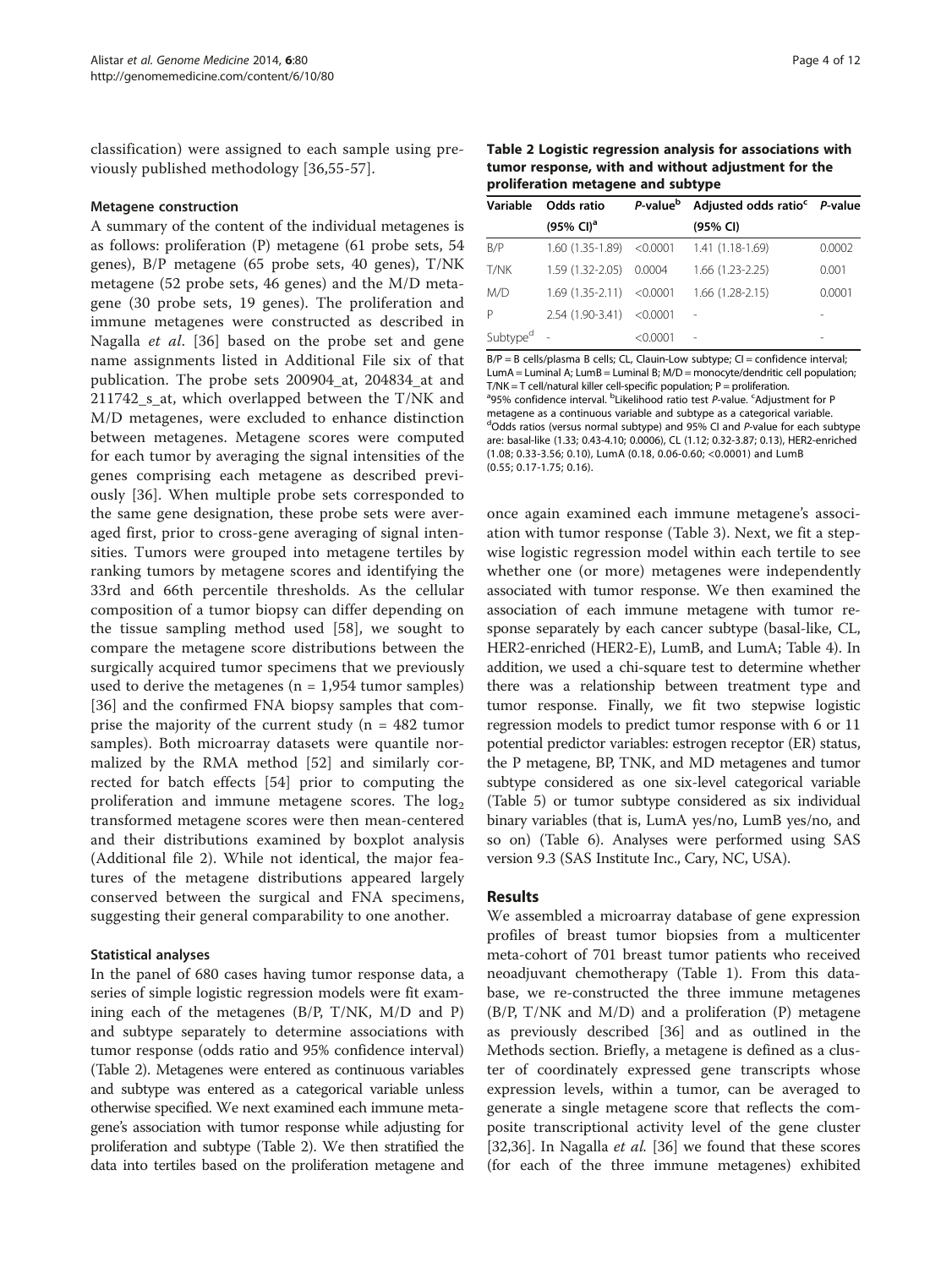<span id="page-4-0"></span>Table 3 Univariate response analysis of metagenes stratified by proliferation tertile

| Variable <sup>a</sup>               | Odds ratio       | P-value |
|-------------------------------------|------------------|---------|
|                                     | (95% CI)         |         |
| $PL$ n = 222 (pr = 20, nr = 202)    |                  |         |
| B/P                                 | 1.96 (1.30-2.93) | 0.001   |
| T/NK                                | 1.70 (1.04-2.77) | 0.03    |
| M/D                                 | 1.64 (1.00-2.71) | 0.51    |
| $P^{1}$ n = 230 (pr = 48, nr = 182) |                  |         |
| B/P                                 | 1.39 (1.06-1.83) | 0.02    |
| T/NK                                | 2.17 (1.30-3.61) | 0.003   |
| M/D                                 | 1.95 (1.30-2.93) | 0.001   |
| $PH$ n = 228 (pr = 82, nr = 146)    |                  |         |
| B/P                                 | 1.50 (1.15-1.96) | 0.003   |
| T/NK                                | 1.96 (1.24-3.07) | 0.004   |
| M/D                                 | 1.96 (1.37-2.82) | 0.0002  |

 $B/P = B$  cells/plasma B cells; CI = confidence interval; M/D = monocyte/dendritic cell population;  $P^{H}$  = high proliferation tertile;  $P^{I}$  = intermediate proliferation tertile;  $P^L$  = low proliferation tertile;  $T/NK = T$  cell/natural killer cell-specific population.

<sup>a</sup>For each tertile, 'n' is the number of cases in specified proliferation tertile, 'pr is the number of responders, and 'nr' is the number of nonresponders.

prognostic value by Cox regression analysis, with high metagene scores associated with prolonged patient DMFS. The prognostic value, however, was largely restricted to the highly proliferative tumors defined by the upper tertile of the proliferation metagene scores (that is, the most proliferative tumors).

To determine the therapy-predictive value of the immune metagene scores in the neoadjuvant setting, we used simple (that is, single explanatory variable) logistic regression models to examine each metagene, individually, followed by multiple (that is, multiple explanatory variables) logistic regression to measure associations between immune metagenes, the P metagene, tumor subtype and tumor response to chemotherapy. Measures of tumor response were based on previously assigned scores of RCB  $(0 = \text{complete pathologic response}, 1 = \text{minimal}$ residual disease,  $2 =$  moderate residual disease and  $3 =$ extensive residual disease) or determination of the presence or absence of a clinical pCR. Tumors with RCB scores of 0 or 1, or that achieved a pCR (in the absence of assigned RCB scores) were coded as '1' to designate a positive response; all other instances were coded as '0' to designate a negative response. In the group of 680 patients annotated for tumor response, univariate analyses revealed highly significant associations between tumor response and all five covariates (the immune metagenes, the P metagene and intrinsic subtype) with high immune and P metagene scores, and basal-like subtype, being associated positively with tumor response, and LumA subtype being associated with negative tumor response (Table [2\)](#page-3-0).

## Table 4 Univariate response analysis of metagenes stratified by subtype

| Variable <sup>a</sup>              | <b>Odds ratio</b>                        | P-value |
|------------------------------------|------------------------------------------|---------|
|                                    | (95% CI)                                 |         |
|                                    | Basal-like $n = 205$ (pr = 72, nr = 133) |         |
| B/P                                | 1.26 (0.95-1.68)                         | 0.12    |
| T/NK                               | 1.53 (0.93-2.51)                         | 0.09    |
| M/D                                | 1.66 (1.15-2.39)                         | 0.007   |
|                                    | Claudin-low $n = 47$ (pr = 17, nr = 30)  |         |
| B/P                                | 1.92 (1.10-3.34)                         | 0.02    |
| T/NK                               | 2.08 (0.80-5.47)                         | 0.14    |
| M/D                                | $1.11(0.43 - 2.86)$                      | 0.82    |
| HER2-E $n = 72$ (pr = 26, nr = 46) |                                          |         |
| B/P                                | 1.31 (0.84-2.04)                         | 0.23    |
| T/NK                               | $0.83$ ( $0.36 - 1.92$ )                 | 0.67    |
| M/D                                | 1.19 (0.54-2.59)                         | 0.67    |
| LumB $n = 133$ (pr = 23, nr = 110) |                                          |         |
| B/P                                | 1.33 (0.93-1.89)                         | 0.11    |
| T/NK                               | 1.44 (0.86-2.42)                         | 0.16    |
| M/D                                | 1.71(1.01-2.91)                          | 0.05    |
| LumA $n = 207$ (pr = 7, nr = 200)  |                                          |         |
| B/P                                | 1.52 (0.82-2.83)                         | 0.19    |
| T/NK                               | 1.16 (0.52-2.60)                         | 0.72    |
| M/D                                | $0.93(0.43 - 2.02)$                      | 0.85    |

B/P = B cells/plasma B cells; CI = confidence interval; HER2-E, HER2-enriched; LumA = Luminal A; LumB = Luminal B; M/D = monocyte/dendritic cell population; T/NK = T cell/natural killer cell-specific population.

<sup>a</sup>For each subtype, 'n' is the number of cases, 'pr' is the number of responders, and 'nr' is the number of nonresponders.

Next, we investigated the dependence of the therapypredictive performance of the immune metagenes on tumor proliferative capacity and molecular subtype. First, we examined the association of each metagene with tumor response while adjusting for the proliferation metagene and subtype. As shown in Table [2,](#page-3-0) the adjusted odds ratios for each immune metagene remained highly significant, indicating that each metagene contributes additive predictive information independent of proliferation and subtype, and is not simply recapitulating information about tumor response already conveyed by those variables. To examine this more closely, we next stratified cases into proliferation (P) tertiles (low  $(P^L)$ , intermediate  $(P^I)$  and high  $(P<sup>H</sup>)$  and the association of each immune metagene with tumor response was examined as a function of P tertile (Table 3). Significant positive associations were observed for all immune metagenes within each of the three P tertiles, with the exception of the M/D metagene in the  $P<sup>L</sup>$  tertile. We then fit three stepwise multiple logistic regression models, one for each P tertile, to determine whether or not multiple metagenes would retain significance in a single model. We found that only one immune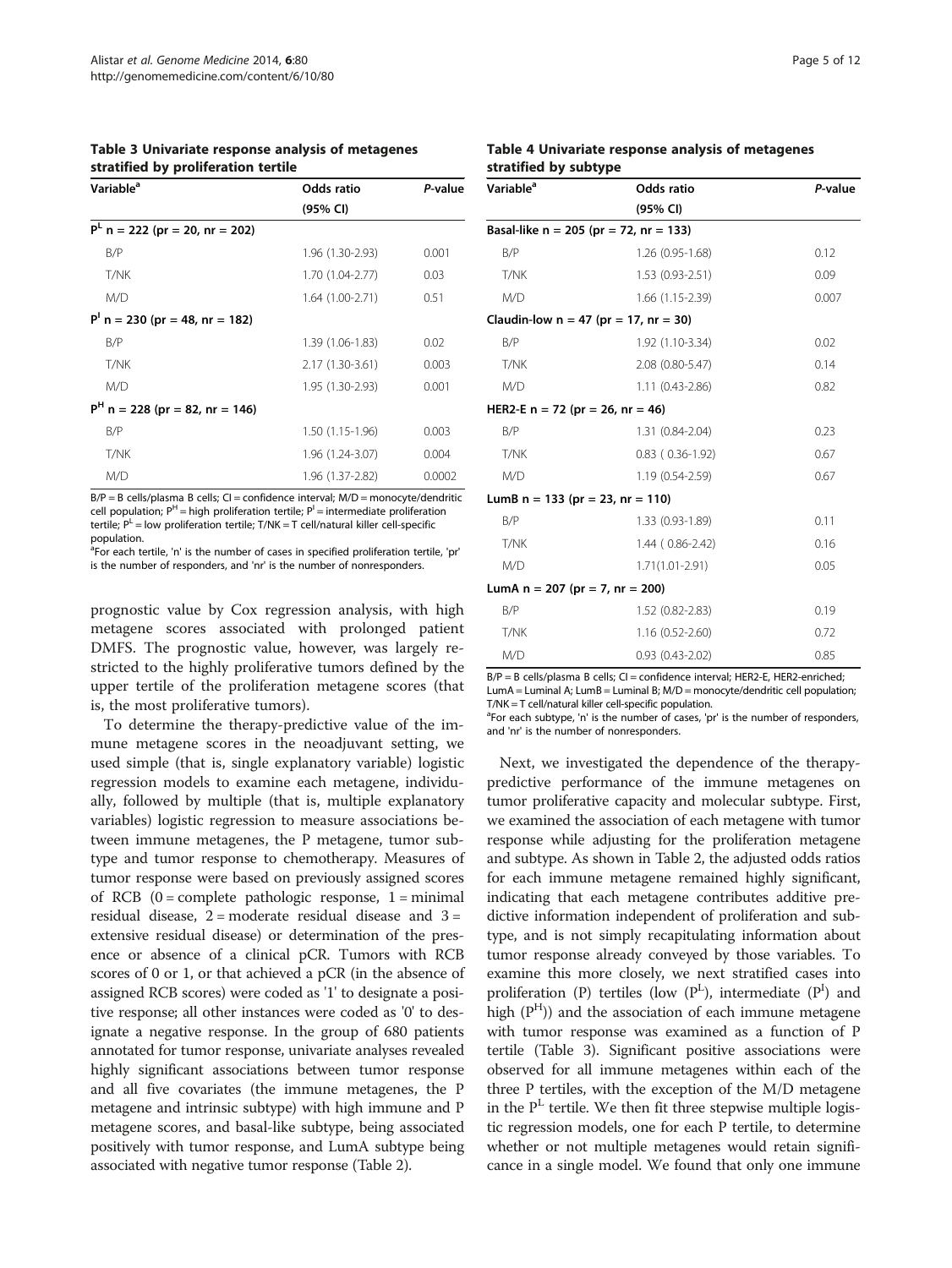<span id="page-5-0"></span>Table 5 Stepwise model with intrinsic subtype entered as categorical variable

| Variable               | Odds ratio        | P-value  |
|------------------------|-------------------|----------|
| $(n = 662)$            | (95% CI)          |          |
| P                      | 2.28 (1.64-3.18)  | < 0.0001 |
| ER status <sup>a</sup> | 2.14 (1.45-3.18)  | 0.0002   |
| M/D                    | 1.49 (1.12-1.99)  | 0.0065   |
| B/P                    | $1.24(1.01-1.54)$ | 0.045    |

B/P = B cells/plasma B cells; ER = estrogen receptor; M/D = monocyte/dendritic cell population; P = proliferation.

<sup>a</sup>Binary variable (negative versus positive).

metagene achieved significance in each P tertile. In the  $P<sup>L</sup>$  tertile, only the B/P metagene remained significant  $(P = 0.001)$ , while only the M/D metagene remained significant in the  $P<sup>I</sup>$  and  $P<sup>H</sup>$  tertiles ( $P = 0.001$  and  $P = 0.0002$ , respectively). This result reflects the degree of collinearity between the three immune metagenes, particularly M/D and T/NK, which have a Spearman correlation of 0.80 (Additional file [3\)](#page-8-0). We next investigated the predictive value of the metagenes in the context of the intrinsic molecular subtypes, as we previously observed the prognostic value of the metagenes to segregate most significantly with the basal, HER2-E and LumB subtypes [\[36](#page-9-0)]. As shown in Table [4,](#page-4-0) the M/D and B/P metagenes achieved statistical significance in certain subtypes, despite potential limitations owing to variability in sample size. While all three metagenes trended towards significant positive associations with tumor response in the basal and LumB subtypes, only the M/D metagene achieved a significant association in these two subtypes. By contrast, the B/P metagene achieved significance in the CL subtype despite small sample size. None of the metagenes displayed a significant association within the HER2-E and LumA subtypes.

Based on reports that indicate an immuno-modulatory role for anthracyclines and taxanes [\[59](#page-10-0)-[62\]](#page-10-0), we investigated the possible impact of exposure to these drugs in relation to tumor response. Using a chi-square test, we examined a  $4 \times 2$  table (treatment by response) to see whether a relationship existed between treatment type and tumor response in this meta-cohort. No statistically

Table 6 Stepwise model with intrinsic subtype entered as individual variables

| Variable               | Odds ratio        | P-value  |
|------------------------|-------------------|----------|
| $(n = 662)$            | (95% CI)          |          |
| M/D                    | $1.64(1.28-2.11)$ | < 0.0001 |
| P                      | 1.97 (1.36-2.85)  | 0.0003   |
| ER status <sup>a</sup> | 1.90 (1.26-2.88)  | 0.002    |
| lumA <sup>a</sup>      | 1.94 (1.03-3.66)  | 0.04     |

ER = estrogen receptor; LumA = Luminal A; M/D = monocyte/dendritic cell population; P = proliferation.

a<br>Binary variable (negative versus positive).

significant association was observed. Furthermore, treatment type did not mediate the observed associations between individual metagenes and tumor response (data not shown).

To better understand the predictive value of the immune metagenes in the presence of other clinical and predictive covariates, we fit multiple logistic regression models on the 662 cases with complete annotation for the variables listed below. Specifically, we fit two stepwise logistic regression models to predict tumor response using either 6 or 11 potential predictor variables: ER status, P, B/P, TN/K, and M/D metagenes, and tumor subtype considered as one six-level categorical variable (Table 5) or tumor subtype considered as six individual binary variables (Table 6). The goal of this analysis was to identify a subset of variables that retained a significant association with tumor response when included together in the logistic regression model. When subtype was considered as one categorical variable, we found that ER status, P, M/D, and B/P metagenes all were retained in the model as statistically significant predictors of tumor response ( $P$  <0.05). However, when we re-fit the model with subtypes entered as individual binary variables, we found that the LumA subtype was added as a statistically significant predictor, along with ER status, P and M/D metagenes. In this model, B/P was no longer statistically significant ( $P > 0.05$ ) and was not selected for inclusion by the stepwise procedure. Despite these differences between the two stepwise logistic regression models, both showed a strong and consistent association of ER status, P and M/D metagenes ( $P$  <0.007 for all variables) with tumor response, suggesting that these variables each explain different aspects of tumor response to neoadjuvant chemotherapy.

## **Discussion**

Over the past decade, a number of tumor expression profiling studies have identified transcriptomic signatures unique to tumor-infiltrating immune cells. Often revealed by hierarchical clustering techniques or outcome correlation studies, these signatures distinguish multiple different immune cell types [[32](#page-9-0)[-37\]](#page-10-0) and recapitulate immunohistochemistry-based observations in breast cancer that link tumor-infiltrating immune cell abundance to disease-free survival and overall survival of patients [[30,36](#page-9-0)[-42\]](#page-10-0). More recently, similar studies involving presurgical breast tumor biopsies have begun to demonstrate associations between immunity-related genes and tumor responsiveness to neoadjuvant chemotherapy [\[22,](#page-9-0)[44,45,63,64](#page-10-0)]. However, a unified understanding of how immunity-related genes relate to both patient prognosis and therapy prediction has yet to be addressed. In Nagalla *et al.* [\[36\]](#page-9-0), we recently reported the discovery of three immune metagenes with highly significant and independent associations with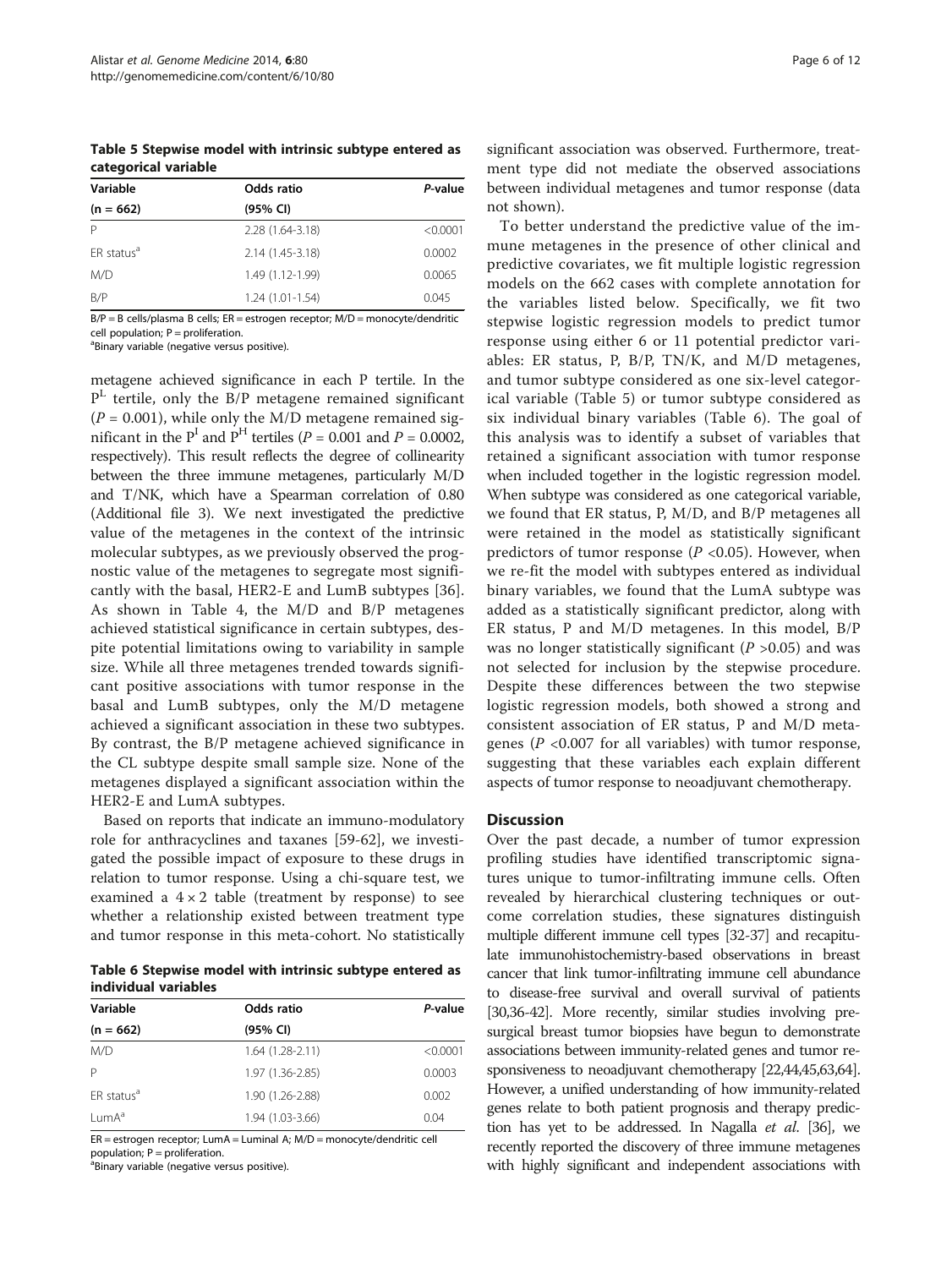patient DMFS; however, the significance of these associations was found to depend largely on tumor proliferative capacity and intrinsic molecular subtype. In the current study, we hypothesized that the same immune metagenes may exhibit similarly significant associations with tumor response to neoadjuvant chemotherapy. To test this hypothesis, we analyzed a collection of 701 microarray expression profiles of primary breast tumor biopsies and corresponding clinical data, including tumor responsiveness to neoadjuvant chemotherapy. Overall, we found that each of the immune metagenes, B/P, T/NK and M/D, was highly significantly and positively associated with tumor response (Table [2\)](#page-3-0), thereby confirming the duality of their roles as biomarkers of favorable outcome in both patient prognosis and therapy prediction.

However, certain biological variables that influence the strength of these associations were found to vary between the prognostic and therapy-predictive settings. Whereas the prognostic performance of the immune metagenes observed in Nagalla et al. [\[36](#page-9-0)] was found to be mostly restricted to highly proliferative tumors  $(P^H)$ , this was not the case for their therapy-predictive performance. With the exception of the M/D metagene, which did not reach significance in the  $P<sup>L</sup>$  tertile, all metagenes were found to be significantly associated with positive tumor response in each of the proliferation tertiles and with similar odds ratios (Table [3\)](#page-4-0). In multivariate analysis, we observed mostly collinear relationships among the metagenes, with only single metagenes retaining significance in each proliferation tertile. Specifically, only the B/P metagene remained significant in the  $P<sup>L</sup>$  tertile, while only the M/D metagene remained significant in the  $P<sup>I</sup>$  and  $P<sup>H</sup>$  tertiles. Taken together, these observations suggest that tumor proliferative capacity may modify the prognostic and therapy-predictive potentials of the immune metagenes in fundamentally different ways. While the prognostic attributes of the immune metagenes (but not their therapy-predictive attributes) exhibit dependency on a high proliferative capacity, the predominating therapy-predictive power of the immune metagenes may vary from one immune compartment to another in a proliferation-dependent manner (for example, B/P versus M/D).

With respect to intrinsic molecular subtypes, the therapy-predictive associations could not be resolved to the same degree as that of the prognostic associations observed in Nagalla et al. due to smaller sample sizes that prevented simultaneous stratification by both subtype and proliferation tertile. However, stratification by subtype alone did reveal several interesting therapypredictive associations (Table [4](#page-4-0)). First, the majority of odds ratios trended toward positive and significant tumor responses in three subtypes - basal-like, LumB and CL while showing few to no associations in the HER2-E and LumA subtypes. Similarly, in Nagalla et al., we found that the immune metagenes were strongly associated with favorable DMFS in the majority of basal-like and LumB tumors, but not LumA tumors. By contrast, however, in Nagalla et al. we observed that the immune metagenes were not associated with prognosis in CL tumors, not as a whole, nor when partitioned into proliferation tertiles. Interestingly, these findings may indicate that CL tumors exemplify a condition wherein the prognostic and therapy-predictive roles of the immune metagenes diverge, rather than parallel one another. However, given the paucity of CL tumors represented in our microarray dataset, this hypothesis warrants further investigation in larger sample populations. Another discordant observation pertained to the HER2-E tumor subtype. While the immune metagenes were prognostic of DMFS in the majority of HER2-E tumors analyzed (that is, the  $P<sup>H</sup>$  population), we did not observe a parallel association with tumor response in HER2-E tumors in the current study. Whether this observation would hold true in the  $P^H$  subpopulation of HER2-E tumors could not be determined due to limiting sample size.

Taken together, these observations indicate that while the immune metagenes are associated with both patient prognosis and chemotherapy response, the tumor properties that influence these associations (proliferation and subtype) are not consistent in their effects. A plausible explanation may relate to the anti-tumor biology mirrored by the immune metagenes and the impact of chemotherapy on tumor immunogenicity. As surrogate markers of immune cell abundance, and by virtue of their positive associations with both DMFS and chemotherapy response, the immune metagenes appear to reflect the anti-tumor potential of the host immune system. Neoadjuvant chemotherapy is known to impact tumor-specific immune responses in various ways. Central among these is the ability of chemotherapy to enhance tumor-specific immunogenicity. For example, chemotherapy-induced cell death can trigger the release of tumor-associated antigens or cell death-associated molecules leading to a cascade of anti-tumor immune responses that can contribute to tumor regression [\[16](#page-9-0)[,65,66](#page-10-0)]. Alternatively, chemotherapeutic agents are known to exert a variety of other immunostimulatory effects, including: 1) induction of MHC class I expression and subsequent presentation of tumor antigens [[67](#page-10-0)]; 2) increased expression of ligands that stimulate tumor-reactive activation of NK and cytotoxic T cells [\[68](#page-10-0),[69\]](#page-11-0); 3) induction of tumor-expressing death receptors responsive to ligands expressed by immune effectors [\[70\]](#page-11-0); and 4) the depletion or inactivation of tumor-protective regulatory T cells [[71,72\]](#page-11-0). In the neoadjuvant setting, such mechanisms of chemotherapy-induced immunogenicity may operate independent of tumor proliferation rate and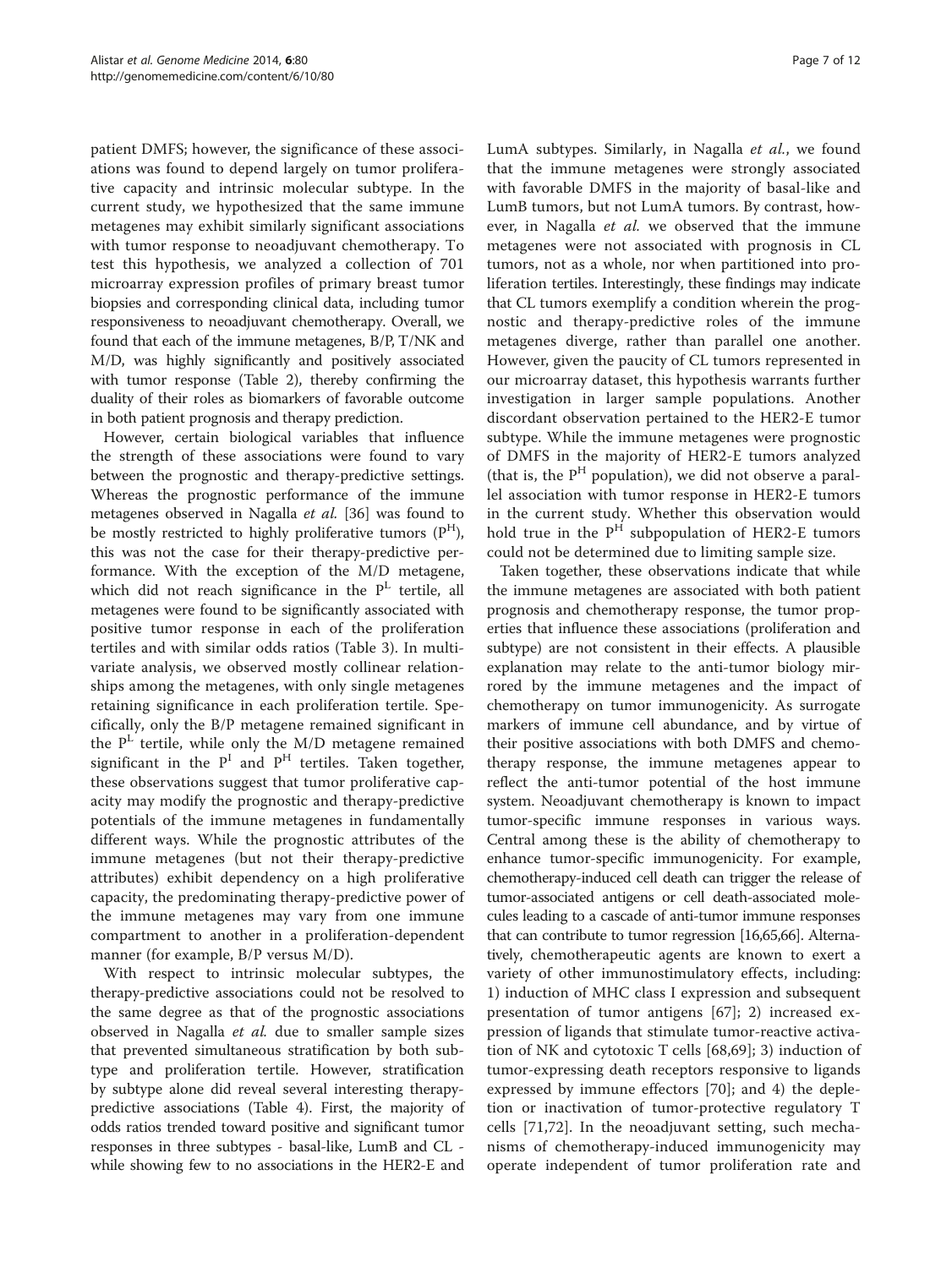intrinsic molecular subtype. Thus, while it remains uncertain as to why the prognostic power of the immune metagenes is restricted to highly proliferative breast tumors and certain molecular subtypes [[36](#page-9-0)], their therapy-predictive power may be influenced more by the prevalence of chemotherapy-induced immunogenic mechanisms than by tumor phenotypes that dictate immunogenic potential in the absence of neoadjuvant treatment.

As our study involved the comparison of gene expression metrics between prognostic and therapy-predictive settings, an underlying assumption was that microarray expression profiles are comparable between different types of tissue biopsies - namely surgical tumor biopsies (SURGbx) obtained at tumor resection (that is, the basis for our previous prognostic observations) and fineneedle aspirate biopsies (FNAbx) or core biopsies (Cbx) obtained prior to surgery (the basis for our current therapy-predictive observations). Previously, Symmans and colleagues compared the cellular compositions and expression profiles between breast FNAbx and Cbx [\[58](#page-10-0)]. They reported similar proportions of immune cell infiltrates (on average, 15% (FNAbx) and 20% (Cbx)) but discordant proportions of malignant epithelial cells (80% (FNAbx) versus 50% (Cbx)) and stromal cells (5% (FNAbx) versus 30% (Cbx)). While unsupervised hierarchical clustering revealed a high degree of gene correlation between patient-matched FNA and core biopsies overall, disproportionate cell compositions among biopsy types were shown to result in skewed distributions for certain cell type-specific gene expression patterns. Whether this is true for SURGbx and FNAbx has, to our knowledge, not been investigated. The proliferation and immune metagenes examined in our current study derived predominantly from expression profiles of FNAbx (confirmed for  $69\%$  of samples  $(n = 482)$ ) but also included a smaller unspecified number of Cbx intermixed with FNAbx (31% of samples). In Nagalla et al. [[36](#page-9-0)] we defined and characterized the metagenes based solely on SURGbx specimens ( $n = 1,954$ ). Thus, we used this opportunity to compare and contrast metagene score distributions between the SURGbx and FNAbx microarray datasets by box and whisker plot analysis (Additional file [2\)](#page-8-0). In each metagene comparison, both the interquartile ranges (boxes) and the spreads among the lower and upper quartiles (whiskers) showed good concordance between FNAbx and SURGbx datasets, suggesting that the distributions of the proliferation and immune metagenes are fairly comparable among these different biopsy types. Nevertheless, a more rigorous investigation of the impact of biopsy method on gene expression dynamics would be warranted for clinical diagnostic applications.

To date, the published data on immune gene signatures predictive of breast tumor response to neoadjuvant

chemotherapy derives from four studies that have focused mainly on genes implicated in the biology of tumor infiltrating lymphocytes [[22,](#page-9-0)[44,45,64](#page-10-0)]. Surprisingly, we observed very little overlap between these four published gene sets and our immune metagenes. The greatest overlap was seen with our T/NK metagene. Of the 46 genes comprising our T/NK metagene, 12 are included in one or more of the published gene sets, with at least two T/NK genes overlapping with each of the four gene sets. By contrast, however, only one of the 40 genes comprising our B/P metagene, and one of the 19 genes comprising our M/D metagene showed overlap with a published gene set. Thus, we conclude that the therapy-predictive attributes of the B/P and MD metagenes are mostly unexplored, representing novel biomarkers of breast tumor response to neoadjuvant chemotherapy.

By stepwise logistic regression, we discerned that the M/D and B/P metagenes gave the most robust therapypredictive performances among the immune metagenes. In a similar vein, both the B/P and M/D metagenes were strong and independent predictors of DMFS in Nagalla et al., whereby the B/P metagene emerged as the most significant immune covariate by multivariate analysis. In the context of therapy prediction, however, the M/D metagene prevailed as the most significant and additive immunity-related covariate in the final multivariate model.

The genes comprising the M/D metagene are overexpressed in myeloid cell lineages and enriched for functions associated with antigen processing and presentation [[36](#page-9-0)]. Of the 19 genes comprising the M/D metagene, nine are involved in MHC class II-mediated antigen presentation (HLA-DRA, HLA-DRB1, HLA-DMA, HLA-DMB, HLA-DPA1, HLA-DPB1, HLA-DQA1, HLA-DQB1, CD74), suggesting that antigen presentation may constitute the driving biology behind the metagene's therapy-predictive power. While B cells also express MHC class II molecules, the M/D metagene is absent of B cell markers but inclusive of CSF1R, which encodes the classical macrophage colony-stimulating factor receptor that controls growth and differentiation of macrophages and dendritic cells [[73](#page-11-0)]. Thus, the biology underlying the M/D metagene is consistent with a myeloid-driven, anti-tumor immune response engendered by either macrophages (for example, M1-polarized) or dendritic cells functionally oriented towards tumor rejection. Dendritic cells (DCs) are professional antigen presenting cells that coordinate innate and adaptive immune responses to cancer. Dying tumor cells, such as those succumbing to chemotherapyinduced apoptosis, emit danger signals interpreted by DCs as damage-associated molecular patterns (DAMPs) [[74](#page-11-0)]. These signals can induce DC maturation, production of pro-inflammatory cytokines, tumor cell engulfment and subsequent processing and presentation of tumor antigens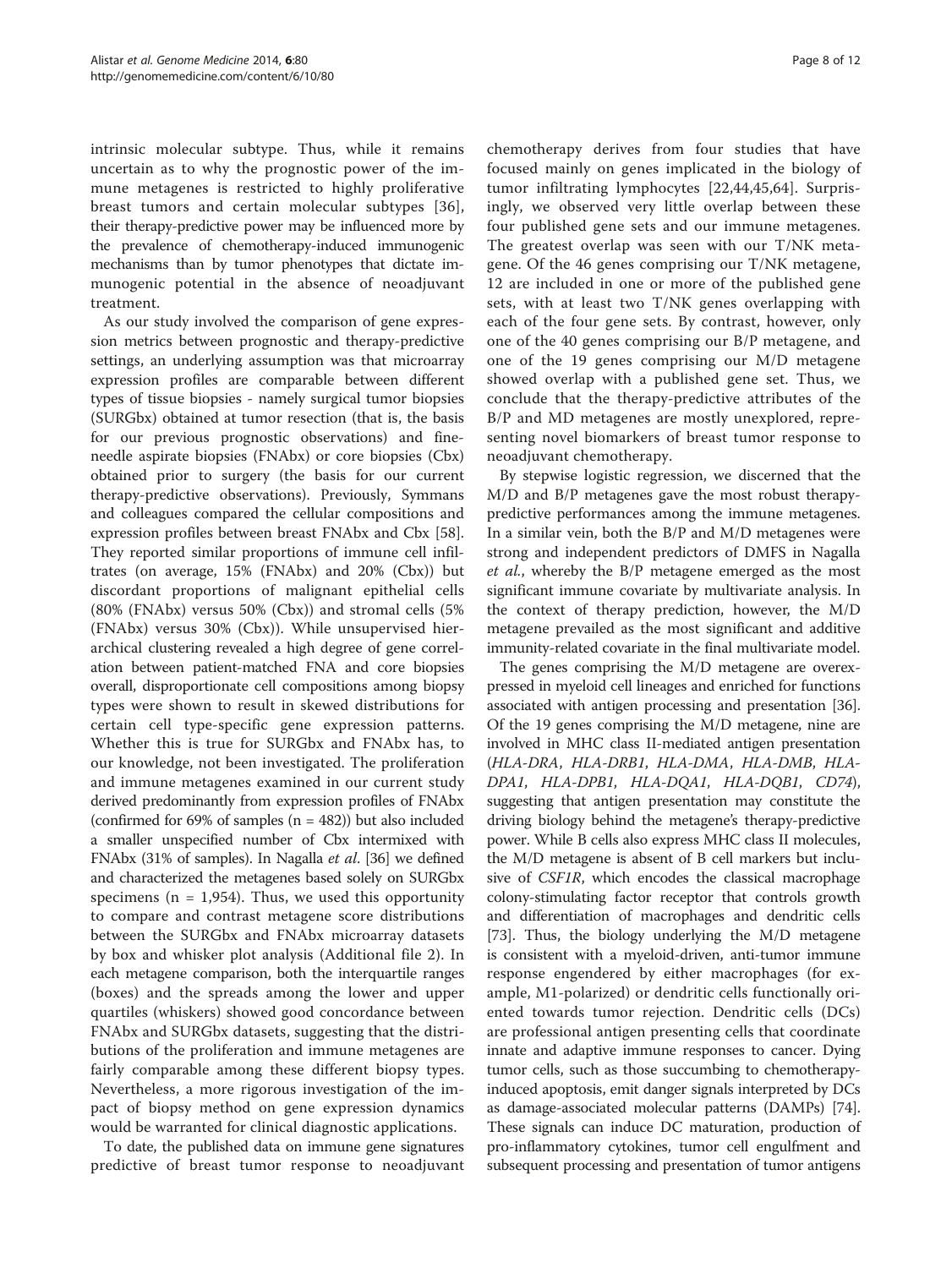<span id="page-8-0"></span>[[15](#page-9-0)[,75,76](#page-11-0)]. Moreover, anthracyclines and taxanes can stimulate DC-mediated antigen presentation either indirectly, through induction of a DC-responsive immunogenic form of tumor cell death [\[16\]](#page-9-0), or directly, through DC exposure to chemotherapy (at low or noncytotoxic concentrations) resulting in the up-regulation of MHC and co-stimulatory molecules on the surface of DCs [[77](#page-11-0)]. These observations, and in light of the prognostic and therapypredictive attributes of the M/D metagene described herein, suggest the possibility that DC-based cancer vaccines [[78](#page-11-0)] could synergize with conventional breast cancer chemotherapeutics, and if administered in the neoadjuvant setting, could prime a durable immunogenic response that not only contributes to primary tumor regression but provides protection against recurrent disease.

## Conclusion

Our findings demonstrate the existence of distinct transcriptional footprints of infiltrating effector immune cell subpopulations in breast tumors that are predictive of both chemotherapeutic efficacy and reduced risk of metastatic recurrence. From a biological perspective, these metagenes underscore the important participation of different arms of the immune system in the chemotherapyinduced rejection of established breast tumors as well as the prevention of distant recurrence in the presence or absence of adjuvant treatment [[36](#page-9-0)]. Furthermore, our work indicates that antigen presentation may play a more prominent role in the efficacy of neoadjuvant chemotherapy of breast cancer than previously recognized, and may explain, in part, the variability of pathologic response in the neoadjuvant setting. As reporters of immunogenic potential, the immune metagenes could have functionality as actionable therapeutic markers, particularly in this era of expanding immunotherapies. How the immune metagenes might be harnessed to inform clinical decisions early in the therapeutic sequence warrants further investigation.

## Additional files

## [Additional file 1:](http://genomemedicine.com/content/supplementary/s13073-014-0080-8-s1.xls) Patient and clinical characteristics of MDACC-701.

[Additional file 2:](http://genomemedicine.com/content/supplementary/s13073-014-0080-8-s2.docx) Comparison of metagene distributions by biopsy type. Mean-centered metagene scores derived from microarray expression profiles of surgical samples (SURGbx;  $n = 1,954$ ) and fine-needle aspirate biopsies (FNAbx;  $n = 482$ ) were compared by box and whisker plot analysis. The upper and lower bounds of each box delineate the interquartile range (25th to 75th percentiles) and the horizontal black line within the box designates the median of the distribution. Upper and lower whiskers (T-bars) demarcate the 95th and 5th percentiles, respectively. Open circles mark the outliers (below and above the 5th and 95th percentiles, respectively). Red and green dashed lines mark the upper and lower tertile thresholds.

## [Additional file 3:](http://genomemedicine.com/content/supplementary/s13073-014-0080-8-s3.docx) Collinearity between the three immune metagenes.

## Abbreviations

B/P: B cells/plasma B cells; Cbx: core biopsy; CL: claudin-low; DC: dendritic cell; DMFS: distant metastasis-free survival; ER: estrogen receptor; FNA: fine needle aspirate; FNAbx: fine-needle aspirate biopsy; GEO: Gene Expression

Omnibus; HER2-E: HER2-enriched; LumA: luminal A; LumB: luminal B; M/ D: monocyte/dendritic cell population; MDACC: MD Anderson Cancer Center; MHC: Major histocompatibility complex; P: Proliferation; pCR: complete pathologic response; P<sup>H</sup>: high proliferation tertile; P<sup>I</sup>: intermediate proliferation tertile; PL: low proliferation tertile; RCB: Residual cancer burden RMA: Robust Multi-array Average; SURGbx: Surgical tumor biopsy; T/NK: T cell/natural killer cell-specific population.

## Competing interests

The authors declare that they have no competing interests.

## Authors' contributions

AA, MAB and RD carried out statistical analyses. JWC and MAB assembled the microarray data and corresponding clinical annotations, controlled for data quality, and performed molecular subtype classifications. SN, RD, JWC and MAB provided input on data interpretation and writing of the manuscript. LDM and AA conceived of the study and wrote the paper. All authors read and approved the final manuscript.

## Acknowledgements

The Microarray Shared Resource and Biostatistics Core of the Comprehensive Cancer Center of Wake Forest University (supported by NCI CCSG P30CA012197) provided resources for this study. The authors thank Megan J Whelen, MPH (Comprehensive Cancer Center of Wake Forest University) for copyediting, editorial, and production assistance. LDM is supported in part by the Mary Kirkpatrick Professorship for Breast Cancer Research and a research scholar grant from the American Cancer Society (RSG-12-198-01-TBG).

## Author details

<sup>1</sup>Department of Internal Medicine, Wake Forest School of Medicine, Medical Center Blvd, Winston-Salem, NC 27157, USA. <sup>2</sup>Department of Biostatistical Sciences, Wake Forest School of Medicine, Medical Center Blvd, Winston-Salem, NC 27157, USA. <sup>3</sup>Department of Medicine, Jefferson Medical College, 1015 Chestnut Street, Suite 1321, Philadelphia, PA 19107, USA. 4 Department of Biochemistry, Otago School of Medical Sciences, University of Otago, 710 Cumberland Street, Dunedin 9054, New Zealand. <sup>5</sup>Department of Cancer Biology, Wake Forest School of Medicine, Medical Center Blvd, Winston-Salem, NC 27157, USA. <sup>6</sup>The Comprehensive Cancer Center of Wake Forest University, Medical Center Blvd, Winston Salem, NC 27157, USA.

## Received: 6 June 2014 Accepted: 2 October 2014 Published online: 28 October 2014

#### References

- 1. Jemal A, Siegel R, Xu J, Ward E: Cancer statistics, 2010. CA Cancer J Clin 2010, 60:277–300. doi:10.3322/caac.20073.
- 2. Fisher B, Bryant J, Wolmark N, Mamounas E, Brown A, Fisher ER, Wickerham DL, Begovic M, DeCillis A, Robidoux A, Margolese RG, Cruz AB Jr, Hoehn JL, Lees AW, Dimitrov NV, Bear HD: Effect of preoperative chemotherapy on the outcome of women with operable breast cancer. J Clin Oncol 1998, 16:2672–2685.
- 3. van der Hage JA, van de Velde CJ, Julien JP, Tubiana-Hulin M, Vandervelden C, Duchateau L: Preoperative chemotherapy in primary operable breast cancer: results from the European Organization for Research and Treatment of Cancer trial 10902. J Clin Oncol 2001, 19:4224–4237.
- 4. Rastogi P, Anderson SJ, Bear HD, Geyer CE, Kahlenberg MS, Robidoux A, Margolese RG, Hoehn JL, Vogel VG, Dakhil SR, Tamkus D, King KM, Pajon ER, Wright MJ, Robert J, Paik S, Mamounas EP, Wolmark N: Preoperative chemotherapy: updates of National Surgical Adjuvant Breast and Bowel Project Protocols B-18 and B-27. J Clin Oncol 2008, 26:778-785. doi:10.1200/JCO.2007.15.0235.
- 5. Schott AF, Hayes DF: Defining the benefits of neoadjuvant chemotherapy for breast cancer. J Clin Oncol 2012, 30:1747–1749. doi:10.1200/ JCO.2011.41.3161.
- 6. Smith IC, Heys SD, Hutcheon AW, Miller ID, Payne S, Gilbert FJ, Ah-See AK, Eremin O, Walker LG, Sarkar TK, Eggleton SP, Ogston KN: Neoadjuvant chemotherapy in breast cancer: significantly enhanced response with docetaxel. J Clin Oncol 2002, 20:1456–1466.
- 7. Ellis MJ, Tao Y, Luo J, A'Hern R, Evans DB, Bhatnagar AS, Chaudri Ross HA, von Kameke A, Miller WR, Smith I, Eiermann W, Dowsett M: Outcome prediction for estrogen receptor-positive breast cancer based on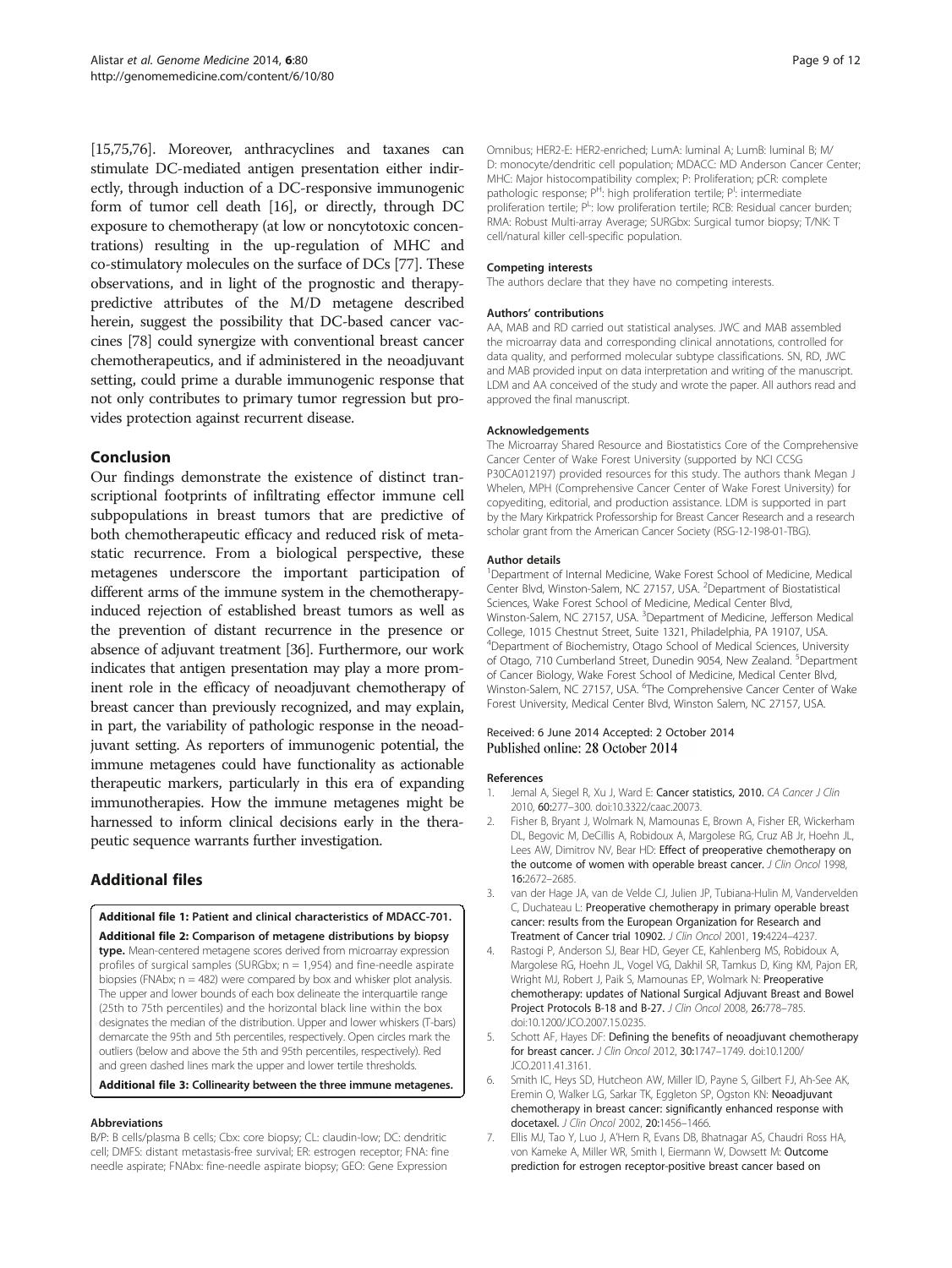<span id="page-9-0"></span>postneoadjuvant endocrine therapy tumor characteristics. J Natl Cancer Inst 2008, 100:1380–1388. doi:10.1093/jnci/djn309.

- 8. Mathieu MC, Mazouni C, Kesty NC, Zhang Y, Scott V, Passeron J, Arnedos M, Schnabel CA, Delaloge S, Erlander MG, Andre F: Breast Cancer Index predicts pathological complete response and eligibility for breast conserving surgery in breast cancer patients treated with neoadjuvant chemotherapy. Ann Oncol 2012, 23:2046–2052. doi:10.1093/annonc/mdr550.
- Symmans WF, Peintinger F, Hatzis C, Rajan R, Kuerer H, Valero V, Assad L, Poniecka A, Hennessy B, Green M, Buzdar AU, Singletary SE, Hortobagyi GN, Pusztai L: Measurement of residual breast cancer burden to predict survival after neoadjuvant chemotherapy. J Clin Oncol 2007, 25:4414-4422. doi:10.1200/JCO.2007.10.6823.
- 10. Nishimura R, Osako T, Okumura Y, Hayashi M, Arima N: Clinical significance of Ki-67 in neoadjuvant chemotherapy for primary breast cancer as a predictor for chemosensitivity and for prognosis. Breast Cancer 2010, 17:269–275. doi:10.1007/s12282-009-0161-5.
- 11. Petit T, Wilt M, Velten M, Millon R, Rodier JF, Borel C, Mors R, Haegele P, Eber M, Ghnassia JP: Comparative value of tumour grade, hormonal receptors, Ki-67, HER-2 and topoisomerase II alpha status as predictive markers in breast cancer patients treated with neoadjuvant anthracycline-based chemotherapy. Eur J Cancer 2004, 40:205–211.
- 12. Andre F, Mazouni C, Liedtke C, Kau SW, Frye D, Green M, Gonzalez-Angulo AM, Symmans WF, Hortobagyi GN, Pusztai L: HER2 expression and efficacy of preoperative paclitaxel/FAC chemotherapy in breast cancer. Breast Cancer Res Treat 2008, 108:183–190. doi:10.1007/s10549-007-9594-8.
- 13. Dowsett M, Smith IE, Ebbs SR, Dixon JM, Skene A, Griffith C, Boeddinghaus I, Salter J, Detre S, Hills M, Ashley S, Francis S, Walsh G, A'Hern R: Proliferation and apoptosis as markers of benefit in neoadjuvant endocrine therapy of breast cancer. Clin Cancer Res 2006, 12:1024s–1030s. doi:10.1158/1078-0432.CCR-05-2127.
- 14. Burcombe RJ, Makris A, Richman PI, Daley FM, Noble S, Pittam M, Wright D, Allen SA, Dove J, Wilson GD: Evaluation of ER, PgR, HER-2 and Ki-67 as predictors of response to neoadjuvant anthracycline chemotherapy for operable breast cancer. Br J Cancer 2005, 92:147–155. doi:10.1038/sj. bjc.6602256.
- 15. Apetoh L, Ghiringhelli F, Tesniere A, Obeid M, Ortiz C, Criollo A, Mignot G, Maiuri MC, Ullrich E, Saulnier P, Yang H, Amigorena S, Ryffel B, Barrat FJ, Saftig P, Levi F, Lidereau R, Nogues C, Mira JP, Chompret A, Joulin V, Clavel-Chapelon F, Bourhis J, Andre F, Delaloge S, Tursz T, Kroemer G, Zitvogel L: Toll-like receptor 4-dependent contribution of the immune system to anticancer chemotherapy and radiotherapy. Nat Med 2007, 13:1050–1059. doi:10.1038/nm1622.
- 16. Casares N, Pequignot MO, Tesniere A, Ghiringhelli F, Roux S, Chaput N, Schmitt E, Hamai A, Hervas-Stubbs S, Obeid M, Coutant F, Metivier D, Pichard E, Aucouturier P, Pierron G, Garrido C, Zitvogel L, Kroemer G: Caspase-dependent immunogenicity of doxorubicin-induced tumor cell death. J Exp Med 2005, 202:1691–1701. doi:10.1084/jem.20050915.
- 17. Ghiringhelli F, Apetoh L, Tesniere A, Aymeric L, Ma Y, Ortiz C, Vermaelen K, Panaretakis T, Mignot G, Ullrich E, Perfettini JL, Schlemmer F, Tasdemir E, Uhl M, Genin P, Civas A, Ryffel B, Kanellopoulos J, Tschopp J, Andre F, Lidereau R, McLaughlin NM, Haynes NM, Smyth MJ, Kroemer G, Zitvogel L: Activation of the NLRP3 inflammasome in dendritic cells induces IL-1beta-dependent adaptive immunity against tumors. Nat Med 2009, 15:1170–1178. doi:10.1038/nm.2028.
- 18. Michaud M, Martins I, Sukkurwala AQ, Adjemian S, Ma Y, Pellegatti P, Shen S, Kepp O, Scoazec M, Mignot G, Rello-Varona S, Tailler M, Menger L, Vacchelli E, Galluzzi L, Ghiringhelli F, di Virgilio F, Zitvogel L, Kroemer G: Autophagy-dependent anticancer immune responses induced by chemotherapeutic agents in mice. Science 2011, 334:1573–1577. doi:10.1126/science.1208347.
- 19. Demaria S, Volm MD, Shapiro RL, Yee HT, Oratz R, Formenti SC, Muggia F, Symmans WF: Development of tumor-infiltrating lymphocytes in breast cancer after neoadjuvant paclitaxel chemotherapy. Clin Cancer Res 2001, 7:3025–3030.
- 20. Ladoire S, Arnould L, Apetoh L, Coudert B, Martin F, Chauffert B, Fumoleau P, Ghiringhelli F: Pathologic complete response to neoadjuvant chemotherapy of breast carcinoma is associated with the disappearance of tumor-infiltrating foxp3+ regulatory T cells. Clin Cancer Res 2008, 14:2413–2420. doi:10.1158/1078-0432.CCR-07-4491.
- 21. Ladoire S, Mignot G, Dabakuyo S, Arnould L, Apetoh L, Rebe C, Coudert B, Martin F, Bizollon MH, Vanoli A, Coutant C, Fumoleau P, Bonnetain F,

Ghiringhelli F: In situ immune response after neoadjuvant chemotherapy for breast cancer predicts survival. J Pathol 2011, 224:389-400. doi:10.1002/path.2866.

- 22. Denkert C, Loibl S, Noske A, Roller M, Muller BM, Komor M, Budczies J, Darb-Esfahani S, Kronenwett R, Hanusch C, von Torne C, Weichert W, Engels K, Solbach C, Schrader I, Dietel M, von Minckwitz G: Tumor-associated lymphocytes as an independent predictor of response to neoadjuvant chemotherapy in breast cancer. J Clin Oncol 2010, 28:105–113. doi:10.1200/JCO.2009.23.7370.
- 23. Hornychova H, Melichar B, Tomsova M, Mergancova J, Urminska H, Ryska A: Tumor-infiltrating lymphocytes predict response to neoadjuvant chemotherapy in patients with breast carcinoma. Cancer Invest 2008, 26:1024–1031. doi:10.1080/07357900802098165.
- 24. Loi S, Sirtaine N, Piette F, Salgado R, Viale G, Van Eenoo F, Rouas G, Francis P, Crown JP, Hitre E, de Azambuja E, Quinaux E, Di Leo A, Michiels S, Piccart MJ, Sotiriou C: Prognostic and predictive value of tumor-infiltrating lymphocytes in a phase III randomized adjuvant breast cancer trial in node-positive breast cancer comparing the addition of docetaxel to doxorubicin with doxorubicin-based chemotherapy: BIG 02-98. J Clin Oncol 2013, 31:860–867. doi:10.1200/JCO.2011.41.0902.
- 25. Ono M, Tsuda H, Shimizu C, Yamamoto S, Shibata T, Yamamoto H, Hirata T, Yonemori K, Ando M, Tamura K, Katsumata N, Kinoshita T, Takiguchi Y, Tanzawa H, Fujiwara Y: Tumor-infiltrating lymphocytes are correlated with response to neoadjuvant chemotherapy in triple-negative breast cancer. Breast Cancer Res Treat 2012, 132:793–805. doi:10.1007/s10549-011-1554-7.
- 26. Aaltomaa S, Lipponen P, Eskelinen M, Kosma VM, Marin S, Alhava E, Syrjanen K: Lymphocyte infiltrates as a prognostic variable in female breast cancer. Eur J Cancer 1992, 28A:859–864.
- 27. Andre F, Dieci MV, Dubsky P, Sotiriou C, Curigliano G, Denkert C, Loi S: Molecular pathways: involvement of immune pathways in the therapeutic response and outcome in breast cancer. Clin Cancer Res 2013, 19:28–33. doi:10.1158/1078-0432.CCR-11-2701.
- 28. Lee AH, Gillett CE, Ryder K, Fentiman IS, Miles DW, Millis RR: Different patterns of inflammation and prognosis in invasive carcinoma of the breast. Histopathology 2006, 48:692-701. doi:10.1111/j.1365-2559.2006.02410.x.
- 29. Mahmoud SM, Paish EC, Powe DG, Macmillan RD, Grainge MJ, Lee AH, Ellis IO, Green AR: Tumor-infiltrating CD8+ lymphocytes predict clinical outcome in breast cancer. J Clin Oncol 2011, 29:1949–1955. doi:10.1200/ JCO.2010.30.5037.
- 30. Alexe G, Dalgin GS, Scanfeld D, Tamayo P, Mesirov JP, DeLisi C, Harris L, Barnard N, Martel M, Levine AJ, Ganesan S, Bhanot G: High expression of lymphocyte-associated genes in node-negative HER2+ breast cancers correlates with lower recurrence rates. Cancer Res 2007, 67:10669–10676. doi:10.1158/0008-5472.CAN-07-0539.
- 31. Broet P, Kuznetsov VA, Bergh J, Liu ET, Miller LD: Identifying gene expression changes in breast cancer that distinguish early and late relapse among uncured patients. Bioinformatics 2006, 22:1477–1485. doi:10.1093/bioinformatics/btl110.
- 32. Dave SS, Wright G, Tan B, Rosenwald A, Gascoyne RD, Chan WC, Fisher RI, Braziel RM, Rimsza LM, Grogan TM, Miller TP, LeBlanc M, Greiner TC, Weisenburger DD, Lynch JC, Vose J, Armitage JO, Smeland EB, Kvaloy S, Holte H, Delabie J, Connors JM, Lansdorp PM, Ouyang Q, Lister TA, Davies AJ, Norton AJ, Muller-Hermelink HK, Ott G, Campo E, et al: Prediction of survival in follicular lymphoma based on molecular features of tumor-infiltrating immune cells. N Engl J Med 2004, 351:2159–2169. doi:10.1056/NEJMoa041869.
- 33. Donson AM, Birks DK, Barton VN, Wei Q, Kleinschmidt-Demasters BK, Handler MH, Waziri AE, Wang M, Foreman NK: Immune gene and cell enrichment is associated with a good prognosis in ependymoma. J Immunol 2009, 183:7428–7440. doi:10.4049/jimmunol.0902811.
- 34. Donson AM, Birks DK, Schittone SA, Kleinschmidt-DeMasters BK, Sun DY, Hemenway MF, Handler MH, Waziri AE, Wang M, Foreman NK: Increased immune gene expression and immune cell infiltration in high-grade astrocytoma distinguish long-term from short-term survivors. J Immunol 2012, 189:1920–1927. doi:10.4049/jimmunol.1103373.
- 35. Griesinger AM, Birks DK, Donson AM, Amani V, Hoffman LM, Waziri A, Wang M, Handler MH, Foreman NK: Characterization of distinct immunophenotypes across pediatric brain tumor types. J Immunol 2013, 191:4880–4888. doi:10.4049/jimmunol.1301966.
- 36. Nagalla S, Chou JW, Willingham MC, Ruiz J, Vaughn JP, Dubey P, Lash TL, Hamilton-Dutoit SJ, Bergh J, Sotiriou C, Black MA, Miller LD: Interactions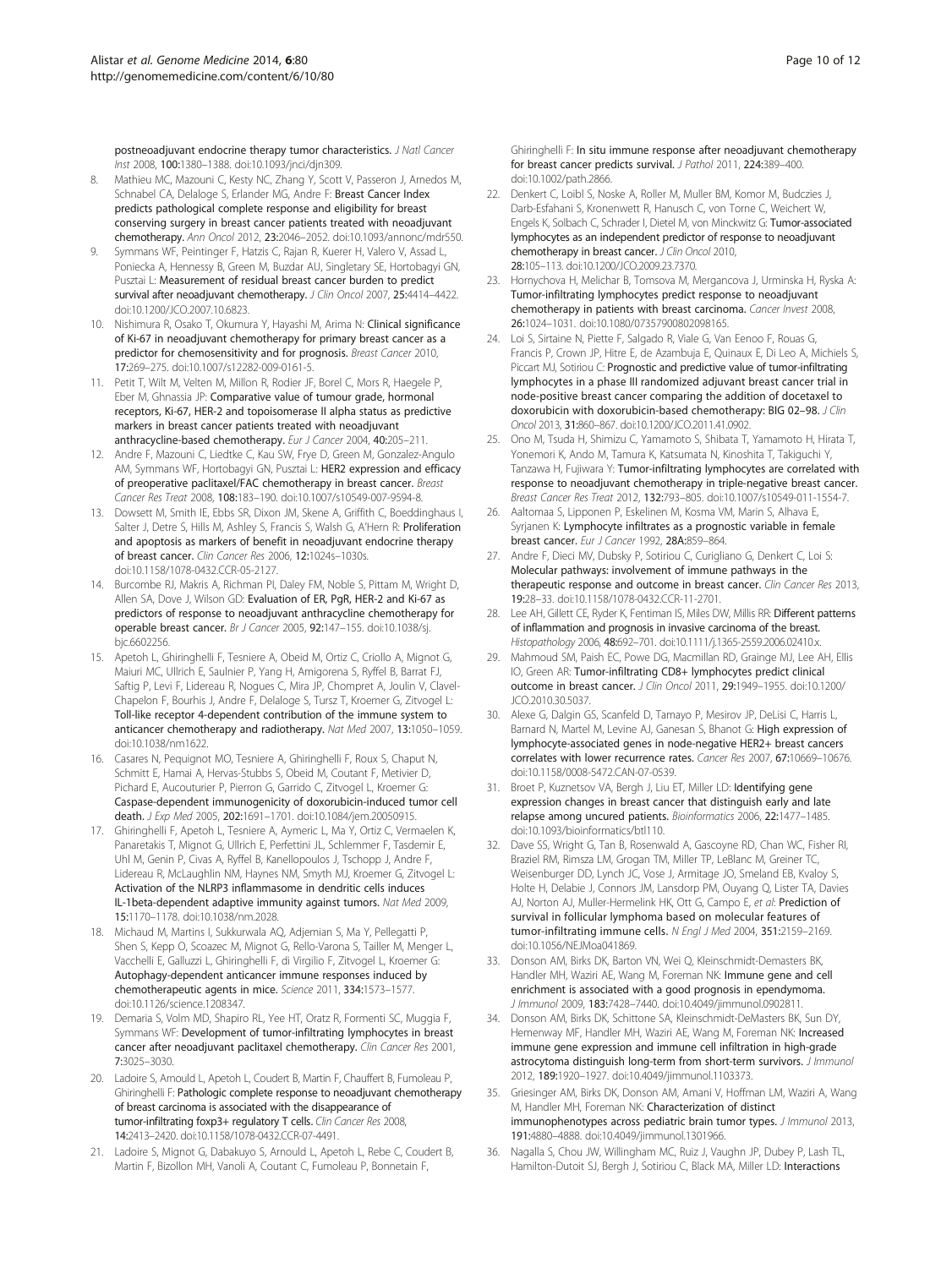<span id="page-10-0"></span>between immunity, proliferation and molecular subtype in breast cancer prognosis. Genome Biol 2013, 14:R34. doi:10.1186/gb-2013-14-4-r34.

- 37. Rody A, Holtrich U, Pusztai L, Liedtke C, Gaetje R, Ruckhaeberle E, Solbach C, Hanker L, Ahr A, Metzler D, Engels K, Karn T, Kaufmann M: T-cell metagene predicts a favorable prognosis in estrogen receptor-negative and HER2-positive breast cancers. Breast Cancer Res 2009, 11:R15. doi:10.1186/bcr2234.
- 38. Teschendorff AE, Miremadi A, Pinder SE, Ellis IO, Caldas C: An immune response gene expression module identifies a good prognosis subtype in estrogen receptor negative breast cancer. Genome Biol 2007, 8:R157. doi:gb-2007-8-8-r157.
- 39. Ascierto ML, Kmieciak M, Idowu MO, Manjili R, Zhao Y, Grimes M, Dumur C, Wang E, Ramakrishnan V, Wang XY, Bear HD, Marincola FM, Manjili MH: A signature of immune function genes associated with recurrence-free survival in breast cancer patients. Breast Cancer Res Treat 2012, 131:871-880. doi:10.1007/s10549-011-1470-x.
- 40. Bianchini G, Qi Y, Alvarez RH, Iwamoto T, Coutant C, Ibrahim NK, Valero V, Cristofanilli M, Green MC, Radvanyi L, Hatzis C, Hortobagyi GN, Andre F, Gianni L, Symmans WF, Pusztai L: Molecular anatomy of breast cancer stroma and its prognostic value in estrogen receptor-positive and -negative cancers. J Clin Oncol 2010, 28:4316–4323. doi:10.1200/JCO.2009.27.2419.
- 41. Desmedt C, Haibe-Kains B, Wirapati P, Buyse M, Larsimont D, Bontempi G, Delorenzi M, Piccart M, Sotiriou C: Biological processes associated with breast cancer clinical outcome depend on the molecular subtypes. Clin Cancer Res 2008, 14:5158–5165. doi:10.1158/1078-0432.CCR-07-4756.
- 42. Iwamoto T, Bianchini G, Booser D, Qi Y, Coutant C, Shiang CY, Santarpia L, Matsuoka J, Hortobagyi GN, Symmans WF, Holmes FA, O'Shaughnessy J, Hellerstedt B, Pippen J, Andre F, Simon R, Pusztai L: Gene pathways associated with prognosis and chemotherapy sensitivity in molecular subtypes of breast cancer. J Natl Cancer Inst 2011, 103:264-272. doi:10.1093/jnci/djq524.
- 43. Wang E, Miller LD, Ohnmacht GA, Mocellin S, Perez-Diez A, Petersen D, Zhao Y, Simon R, Powell JI, Asaki E, Alexander HR, Duray PH, Herlyn M, Restifo NP, Liu ET, Rosenberg SA, Marincola FM: Prospective molecular profiling of melanoma metastases suggests classifiers of immune responsiveness. Cancer Res 2002, 62:3581–3586.
- 44. Desmedt C, Di Leo A, de Azambuja E, Larsimont D, Haibe-Kains B, Selleslags J, Delaloge S, Duhem C, Kains JP, Carly B, Maerevoet M, Vindevoghel A, Rouas G, Lallemand F, Durbecq V, Cardoso F, Salgado R, Rovere R, Bontempi G, Michiels S, Buyse M, Nogaret JM, Qi Y, Symmans F, Pusztai L, D'Hondt V, Piccart-Gebhart M, Sotiriou C: Multifactorial approach to predicting resistance to anthracyclines. J Clin Oncol 2011, 29:1578–1586. doi:10.1200/JCO.2010.31.2231.
- 45. Ignatiadis M, Singhal SK, Desmedt C, Haibe-Kains B, Criscitiello C, Andre F, Loi S, Piccart M, Michiels S, Sotiriou C: Gene modules and response to neoadjuvant chemotherapy in breast cancer subtypes: a pooled analysis. J Clin Oncol 2012, 30:1996–2004. doi:10.1200/JCO.2011.39.5624.
- 46. Karn T, Pusztai L, Holtrich U, Iwamoto T, Shiang CY, Schmidt M, Muller V, Solbach C, Gaetje R, Hanker L, Ahr A, Liedtke C, Ruckhaberle E, Kaufmann M, Rody A: Homogeneous datasets of triple negative breast cancers enable the identification of novel prognostic and predictive signatures. PLoS One 2011, 6:e28403. doi:10.1371/journal.pone.0028403.
- 47. Mello-Grand M, Singh V, Ghimenti C, Scatolini M, Regolo L, Grosso E, Zambelli A, Da Prada GA, Villani L, Fregoni V, Baiardi P, Marsoni S, Miller WR, Costa A, Chiorino G: Gene expression profiling and prediction of response to hormonal neoadjuvant treatment with anastrozole in surgically resectable breast cancer. Breast Cancer Res Treat 2010, 121:399–411. doi:10.1007/s10549-010-0887-y.
- 48. Hatzis C, Pusztai L, Valero V, Booser DJ, Esserman L, Lluch A, Vidaurre T, Holmes F, Souchon E, Wang H, Martin M, Cotrina J, Gomez H, Hubbard R, Chacon JI, Ferrer-Lozano J, Dyer R, Buxton M, Gong Y, Wu Y, Ibrahim N, Andreopoulou E, Ueno NT, Hunt K, Yang W, Nazario A, DeMichele A, O'Shaughnessy J, Hortobagyi GN, Symmans WF: A genomic predictor of response and survival following taxane-anthracycline chemotherapy for invasive breast cancer. JAMA 2011, 305:1873–1881. doi:10.1001/ jama.2011.593.
- 49. Popovici V, Chen W, Gallas BG, Hatzis C, Shi W, Samuelson FW, Nikolsky Y, Tsyganova M, Ishkin A, Nikolskaya T, Hess KR, Valero V, Booser D, Delorenzi M, Hortobagyi GN, Shi L, Symmans WF, Pusztai L: Effect of training-sample size and classification difficulty on the accuracy of genomic predictors. Breast Cancer Res 2010, 12:R5. doi:10.1186/bcr2468.
- 50. Shi L, Campbell G, Jones WD, Campagne F, Wen Z, Walker SJ, Su Z, Chu TM, Goodsaid FM, Pusztai L, Shaughnessy JD Jr, Oberthuer A, Thomas RS, Paules RS, Fielden M, Barlogie B, Chen W, Du P, Fischer M, Furlanello C, Gallas BD, Ge X, Megherbi DB, Symmans WF, Wang MD, Zhang J, Bitter H, Brors B, Bushel PR, Bylesjo M, et al: The MicroArray Quality Control (MAQC)-II study of common practices for the development and validation of microarray-based predictive models. Nat Biotechnol 2010, 28:827–838. doi:10.1038/nbt.1665.
- 51. Tabchy A, Valero V, Vidaurre T, Lluch A, Gomez H, Martin M, Qi Y, Barajas-Figueroa LJ, Souchon E, Coutant C, Doimi FD, Ibrahim NK, Gong Y, Hortobagyi GN, Hess KR, Symmans WF, Pusztai L: Evaluation of a 30-gene paclitaxel, fluorouracil, doxorubicin, and cyclophosphamide chemotherapy response predictor in a multicenter randomized trial in breast cancer. Clin Cancer Res 2010, 16:5351–5361. doi:10.1158/1078-0432.CCR-10-1265.
- 52. Irizarry RA, Bolstad BM, Collin F, Cope LM, Hobbs B, Speed TP: Summaries of Affymetrix GeneChip probe level data. Nucleic Acids Res 2003, 31:e15.
- 53. Bioconductor project [[http://www.bioconductor.org/packages/2.14/bioc/](http://www.bioconductor.org/packages/2.14/bioc/html/affy.html) [html/affy.html\]](http://www.bioconductor.org/packages/2.14/bioc/html/affy.html)
- 54. Johnson WE, Li C, Rabinovic A: Adjusting batch effects in microarray expression data using empirical Bayes methods. Biostatistics 2007, 8:118–127. doi:10.1093/biostatistics/kxj037.
- 55. Lee YF, Miller LD, Chan XB, Black MA, Pang B, Ong CW, Salto-Tellez M, Liu ET, Desai KV: JMJD6 is a driver of cellular proliferation and motility and a marker of poor prognosis in breast cancer. Breast Cancer Res 2012, 14:R85. doi:10.1186/bcr3200.
- 56. Parker JS, Mullins M, Cheang MC, Leung S, Voduc D, Vickery T, Davies S, Fauron C, He X, Hu Z, Quackenbush JF, Stijleman IJ, Palazzo J, Marron JS, Nobel AB, Mardis E, Nielsen TO, Ellis MJ, Perou CM, Bernard PS: Supervised risk predictor of breast cancer based on intrinsic subtypes. J Clin Oncol 2009, 27:1160–1167. doi:10.1200/JCO.2008.18.1370.
- 57. Prat A, Parker JS, Karginova O, Fan C, Livasy C, Herschkowitz JI, He X, Perou CM: Phenotypic and molecular characterization of the claudin-low intrinsic subtype of breast cancer. Breast Cancer Res 2010, 12:R68. doi:10.1186/bcr2635.
- 58. Symmans WF, Ayers M, Clark EA, Stec J, Hess KR, Sneige N, Buchholz TA, Krishnamurthy S, Ibrahim NK, Buzdar AU, Theriault RL, Rosales MF, Thomas ES, Gwyn KM, Green MC, Syed AR, Hortobagyi GN, Pusztai L: Total RNA yield and microarray gene expression profiles from fine-needle aspiration biopsy and core-needle biopsy samples of breast carcinoma. Cancer 2003, 97:2960–2971. doi:10.1002/cncr.11435.
- 59. Chan OT, Yang LX: The immunological effects of taxanes. Cancer Immunol Immunother 2000, 49:181–185.
- 60. Haynes NM, van der Most RG, Lake RA, Smyth MJ: Immunogenic anti-cancer chemotherapy as an emerging concept. Curr Opin Immunol 2008, 20:545–557. doi: S0952-7915(08)00082-4.
- 61. Mattarollo SR, Loi S, Duret H, Ma Y, Zitvogel L, Smyth MJ: Pivotal role of innate and adaptive immunity in anthracycline chemotherapy of established tumors. Cancer Res 2011, 71:4809–4820. doi:0008–5472.CAN-11-0753.
- 62. Tsavaris N, Kosmas C, Vadiaka M, Kanelopoulos P, Boulamatsis D: Immune changes in patients with advanced breast cancer undergoing chemotherapy with taxanes. Br J Cancer 2002, 87:21–27. doi:10.1038/sj.bjc.6600347.
- 63. Maj T, S Awek A, Kaleta-Kuratewicz K, Che Mo Ska-Soyta A: 17beta-Estradiol and interferon tau interact in the regulation of the immune response in a model of experimental autoimmune orchitis. J Interferon Cytokine Res 2011, 31:825–837. doi:10.1089/jir.2010.0147.
- 64. West NR, Milne K, Truong PT, Macpherson N, Nelson BH, Watson PH: Tumor-infiltrating lymphocytes predict response to anthracycline-based chemotherapy in estrogen receptor-negative breast cancer. Breast Cancer Res 2011, 13:R126. doi:10.1186/bcr3072.
- 65. Emens LA, Machiels JP, Reilly RT, Jaffee EM: Chemotherapy: friend or foe to cancer vaccines? Curr Opin Mol Ther 2001, 3:77-84.
- 66. Zitvogel L, Kepp O, Kroemer G: Decoding cell death signals in inflammation and immunity. Cell 2010, 140:798-804. doi:10.1016/j.cell.2010.02.015
- 67. Wan S, Pestka S, Jubin RG, Lyu YL, Tsai YC, Liu LF: Chemotherapeutics and radiation stimulate MHC class I expression through elevated interferon-beta signaling in breast cancer cells. PLoS One 2012, 7:e32542. doi:10.1371/journal.pone.0032542.
- 68. Armeanu S, Bitzer M, Lauer UM, Venturelli S, Pathil A, Krusch M, Kaiser S, Jobst J, Smirnow I, Wagner A, Steinle A, Salih HR: Natural killer cellmediated lysis of hepatoma cells via specific induction of NKG2D ligands